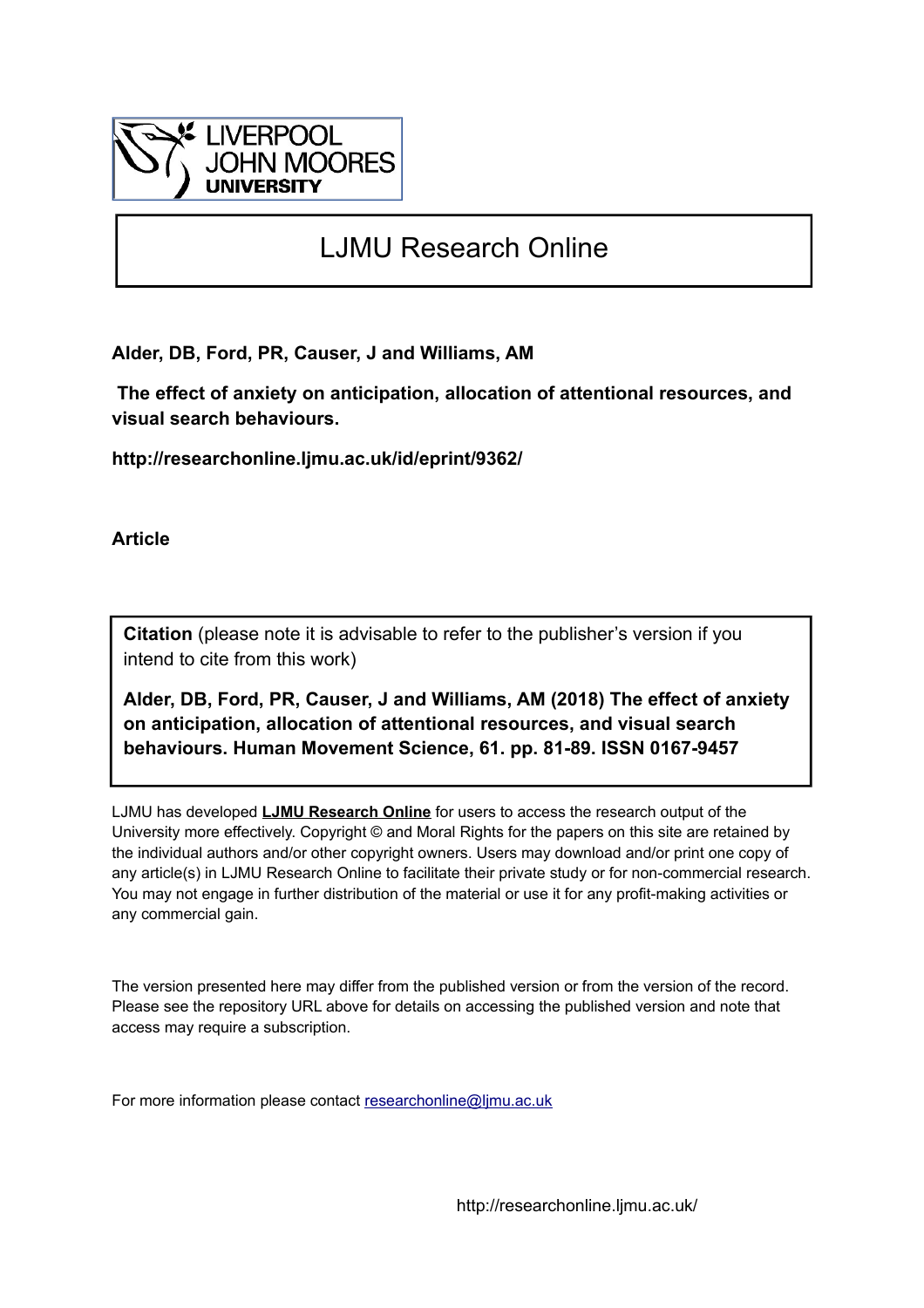# RUNNING HEAD: ANTICIPATION AND ANXIETY 1

| $\mathbf 1$                  |                                                                                                          |
|------------------------------|----------------------------------------------------------------------------------------------------------|
| $\mathbf 2$                  |                                                                                                          |
| $\mathbf{3}$                 |                                                                                                          |
| $\overline{\mathbf{4}}$<br>5 | The effect of anxiety on anticipation, allocation of attentional resources, and visual search behaviours |
| $\boldsymbol{6}$             |                                                                                                          |
| $\boldsymbol{7}$             |                                                                                                          |
| $\bf 8$                      |                                                                                                          |
| $\mathsf 9$                  |                                                                                                          |
| $10\,$                       |                                                                                                          |
| ${\bf 11}$                   |                                                                                                          |
| $12\,$                       |                                                                                                          |
| $13\,$                       |                                                                                                          |
| ${\bf 14}$                   |                                                                                                          |
| 15                           |                                                                                                          |
| $16\,$                       |                                                                                                          |
| $17\,$                       |                                                                                                          |
| ${\bf 18}$                   |                                                                                                          |
| 19                           |                                                                                                          |
| 20                           |                                                                                                          |
| 21                           |                                                                                                          |
| $22\,$                       |                                                                                                          |
| 23                           |                                                                                                          |
| 24                           |                                                                                                          |
| 25                           |                                                                                                          |
| 26                           |                                                                                                          |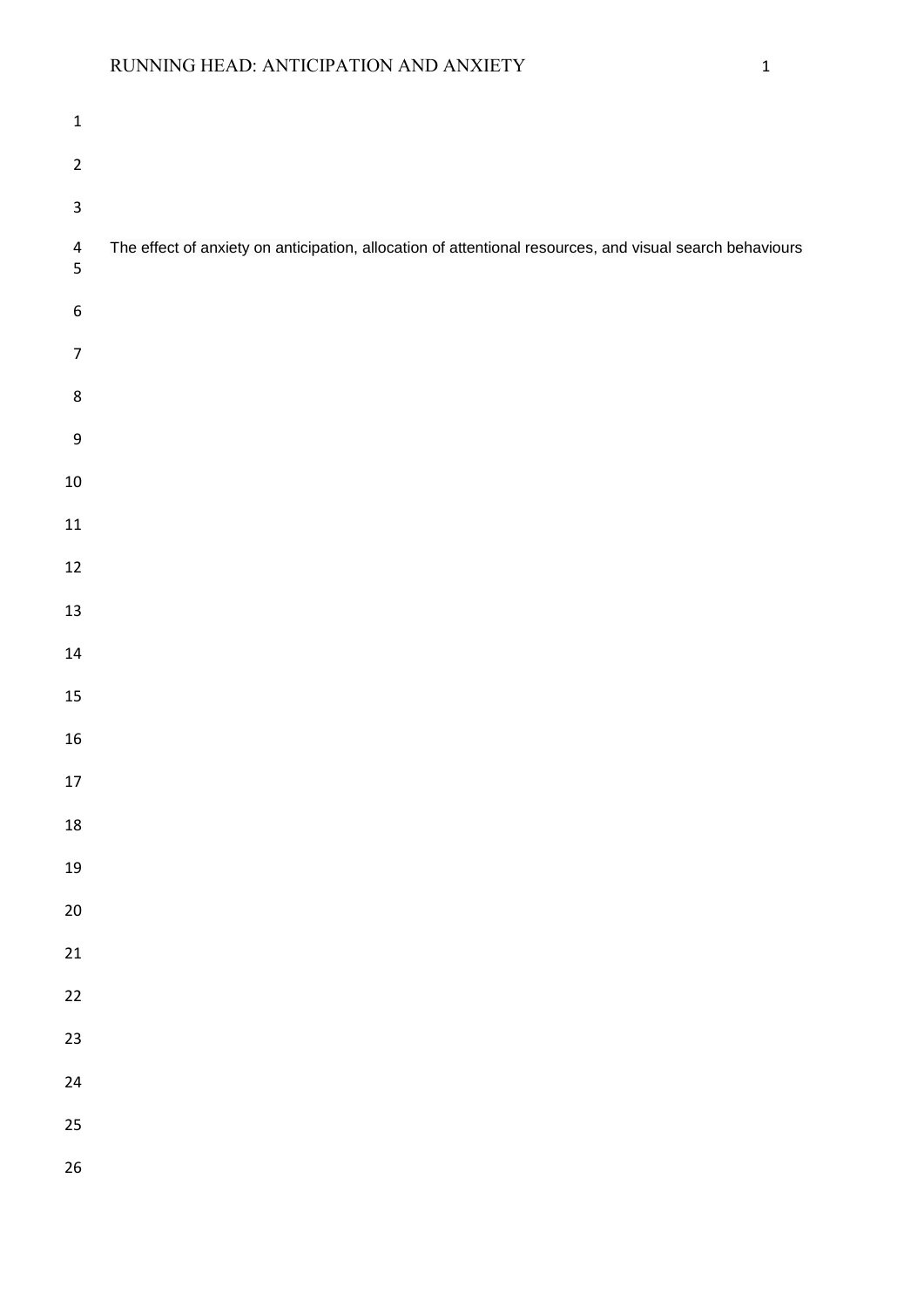#### **Abstract**

 We examine the effect of skill level on the ability to mediate the effects of high anxiety on anticipation and the capacity to allocate attentional resources to concurrent tasks in the sport of badminton. We employed a repeated measures design with counterbalanced anxiety conditions. Skilled and novice badminton players completed an anticipation test in which they predicted serve direction under high- and low-anxiety conditions. On selected trials, participants completed an auditory secondary task. Visual search data were recorded. The Mental Readiness Form v-3 was used to measure cognitive and somatic anxiety and self-confidence. The Rating Scale of Mental Effort was used to measure mental effort. Skilled players outperformed novices on the anticipation task across both anxiety conditions. However, both groups decreased anticipation performance under high- compared to low-anxiety. High-anxiety resulted in an increase in mental effort and a decrease in final fixation duration for both groups when compared to low-anxiety. Anxiety had a negative impact on secondary task performance for the novice, but not the skilled group. High-anxiety was shown to negatively impact anticipation performance regardless of expertise level. However, skilled athletes can more effectively allocate attentional resources during performance under high-anxiety conditions. In contrast, novice athletes utilise a greater amount of attentional resources completing the primary task and, therefore, are unable to maintain secondary task performance under high-anxiety.

### **Key Words:** skill acquisition; perceptual-cognitive skill; expert performance

- 
- 
- 
-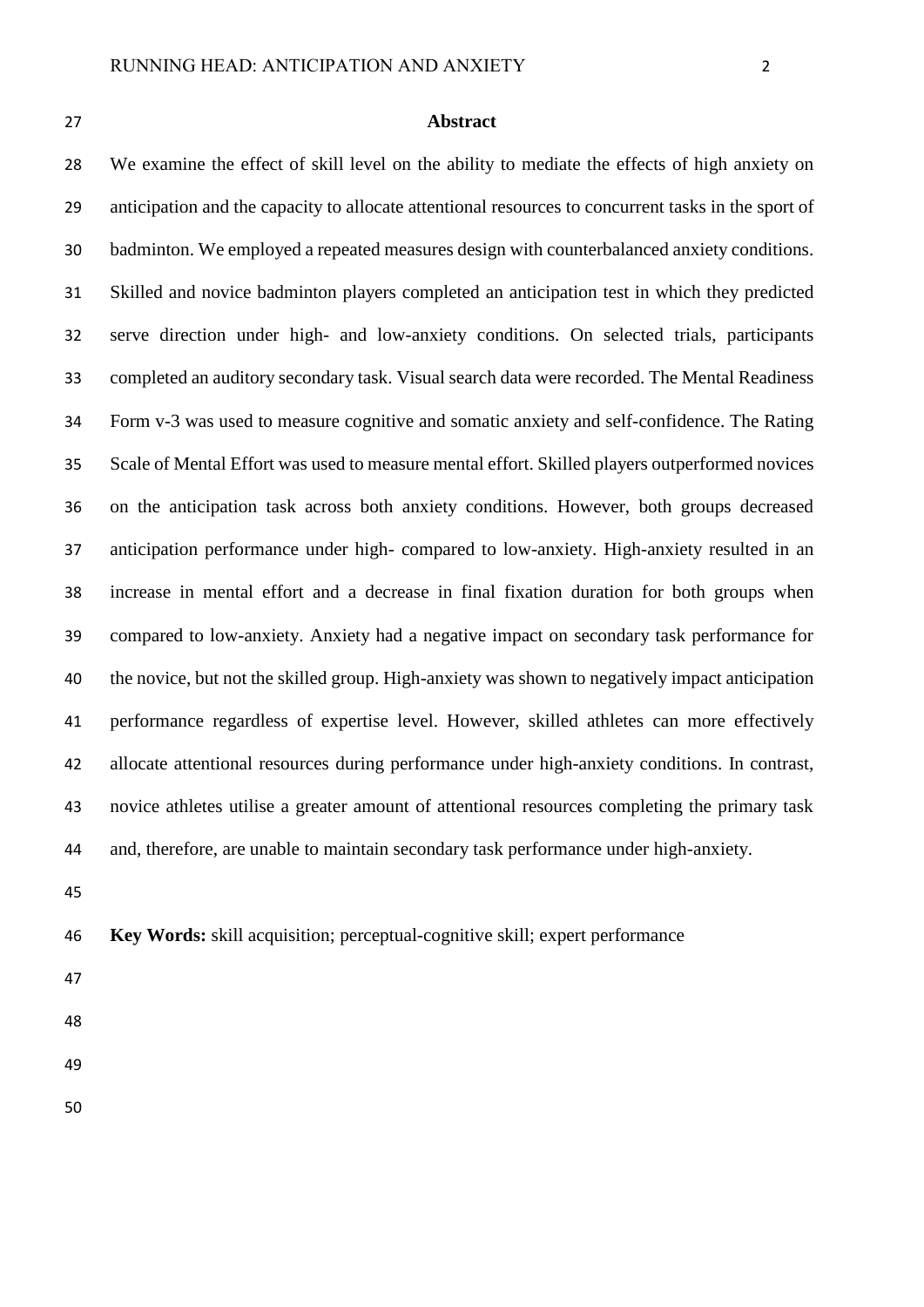**The effects of anxiety on anticipatory performance, allocation of attentional resources and visual search behaviours in skilled and novice badminton players** Sports performance can be negatively affected by a number of variables, such as anxiety (e.g., Causer, Holmes, Smith & Williams, 2011), fatigue (e.g., Reilly, Drust, & Clarke, 2008) and injury (e.g., Robbins & Waked, 1998). Anxiety is defined as "an aversive motivational state that occurs in threatening situations" (Eysenck, Derakshan, Santos, & Calvo, 2007, p. 336). It can influence various components of performance including anticipation judgements and decision making (Williams & Elliott, 1999). It is reported that expert athletes are thought to be able to reduce the detrimental effects of high-anxiety on performance, possibly by allocation of greater attentional resources to the task (Nibbeling, Oudejans, & Daanen, 2012), reinforcing goal-directed visual search strategies (Wilson et al., 2007) and inhibiting the feelings of anxiety (Page et al., 1999) . However, only a limited number of researchers have investigated the role of skill level in mediating the ability to allocate attentional resources and maintain performance under anxious conditions. We examine this issue using groups of skilled and novice badminton players who attempt to anticipate opponent actions when viewing filmed stimuli under high- and low-anxiety conditions.

 High-anxiety has been shown to decrease performance in many sports and across skill levels including the anticipation of karate moves by expert and novice martial artists (Williams & Elliott, 1999), basketball free throwing by intermediate level players (Wilson, Vine, & Wood**,** 2009a), and skeet shooting at the elite level (e.g., Causer et al., 2011). The sport of badminton has also received a significant amount of attention (Alder et al., 2014; Alder, Ford Causer & Williams, 2016; Duncan, Chan, Clarke, Cox & Smith, 2016) with researchers examining a variety of expertise levels (novice vs skilled), tasks (serve, smash) and stressors (anxiety, fatigue). The work has consistently highlighted the effects for expertise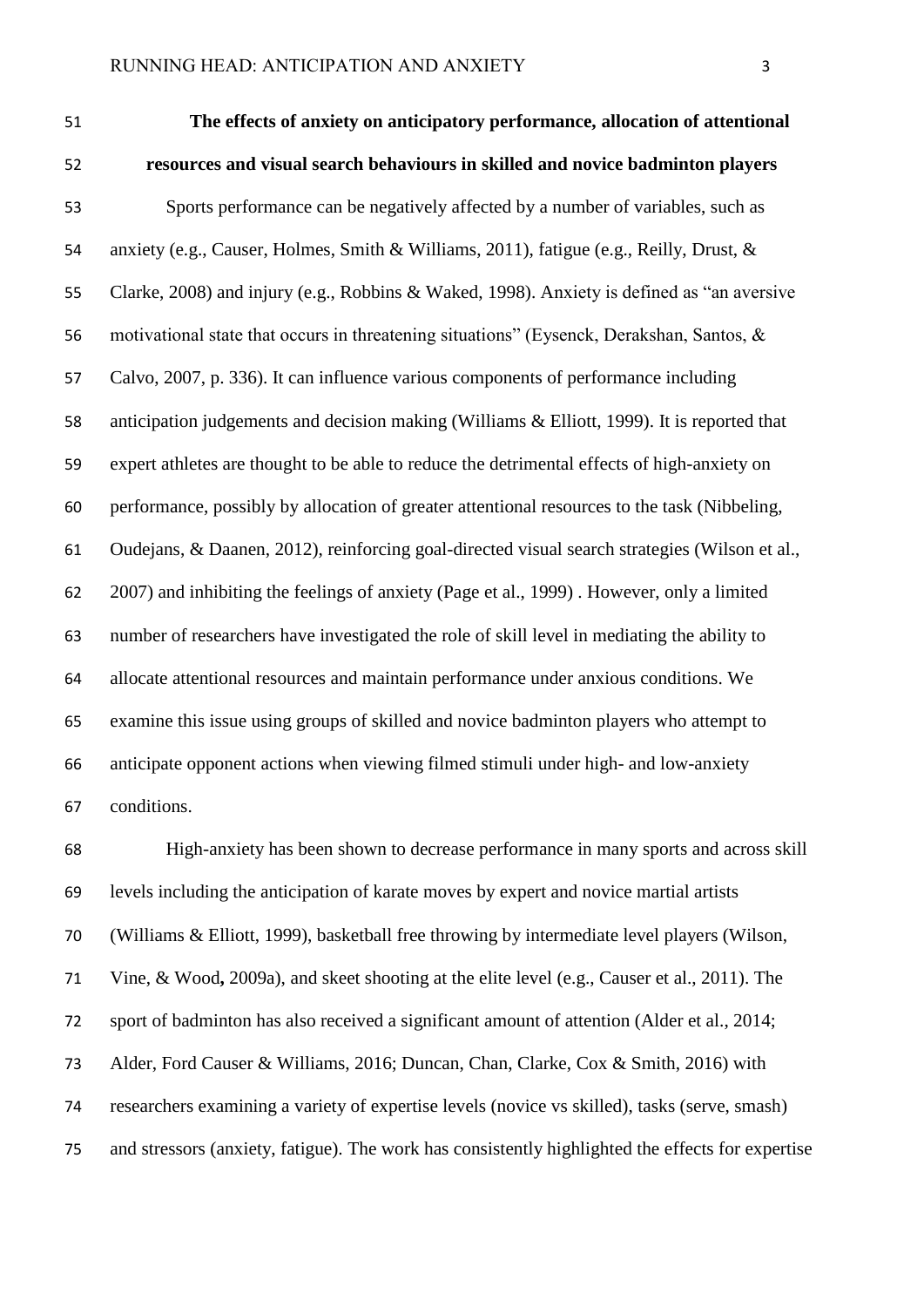(i.e. Alder et al., 2014), anxiety and fatigue (Duncan et al., 2016) and the ability to improve decision making performance through perceptual-cognitive training (Alder et al., 2016). Attentional control theory (ACT; Eysenck et al., 2007) provides an explanatory account of the mechanisms by which anxiety affects performance. ACT articulates the impact anxiety has on performance and the differences between performance outcome and processing efficiency. Processing efficiency can be measured through changes in mental effort (e.g., 82 Wilson et al., 2007) and visual search behaviours (Causer et al., 2011; Williams & Elliot, 1998; Wilson et al., 2009a; Wilson, Wood & Vine, 2009b). Performance efficiency may be calculated by dividing the outcome by the processing resources invested in the task. Under 85 high-anxiety conditions, individuals are thought to allocate attentional resources to locating and negating the source of the threat, which increases mental effort, causing a decrease in 87 performance efficiency in an effort to maintain performance outcome (Derekshan & Eysenck, 2009). For example, Vater and colleagues (2016) describe how when anticipating opponent actions in a temporally occluded 11 v 11 soccer test, high-anxiety negatively influenced the processing efficiency (as evidenced through increased response times and mental effort) of both skilled and less-skilled participants when compared to low-anxiety conditions. However the effectiveness of performance (i.e. response accuracy) remained unaffected across anxiety conditions.

 As well as the proposed reduction in processing efficiency, ACT describes how anxiety alters the contributions of two types of attentional control within working memory, namely the goal-directed and stimulus-driven systems (Baddeley & Hitch, 1974). The *goal- directed system* is involved in cognitive control of visual attention and responses, and is influenced by current goals, expectations, and knowledge. The *stimulus-driven system* is recruited for the detection and direction of attention to relevant, salient or conspicuous events (Corbetta & Shulman, 2002). Wilson and colleagues (2009) presented evidence supporting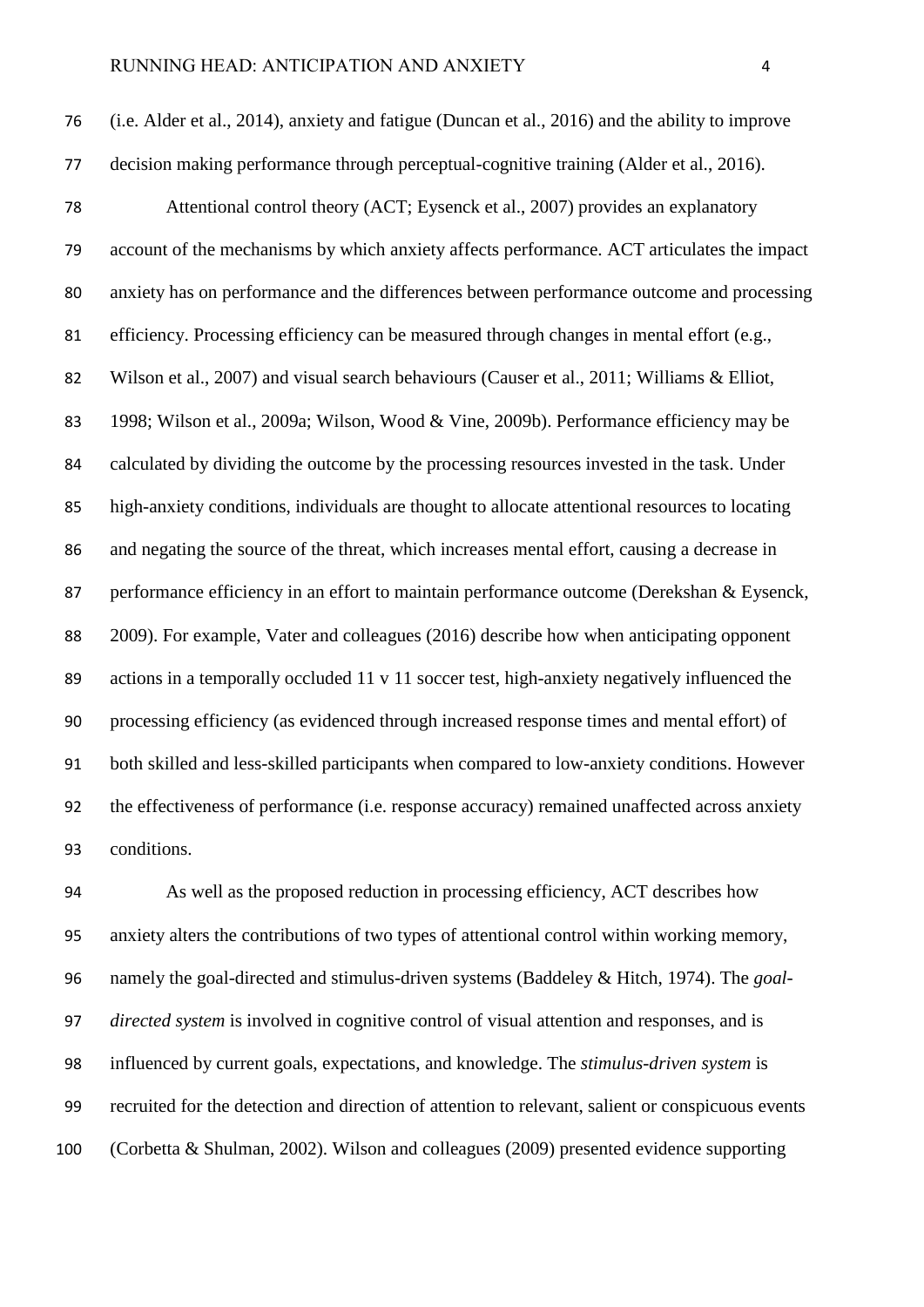this shift in attentional control from the goal-directed to stimuli-driven system. These authors examined how experienced soccer players executed penalty kicks under high and low-anxiety conditions. In the high-anxiety condition, they fixated for longer durations on the goalkeeper, indicating recruitment of stimulus-driven control, and shorter durations on the target area, demonstrating a decrease in goal-directed focus, when compared to the low-anxiety condition. The decrease in visual attention toward goal-directed sources was accompanied by a decrement in shooting performance.

 Nieuwenhuys and Oudejans (2012) built upon the earlier work of ACT by proposing how attentional control is impaired at both a global and local level. They articulate how the ability of an individual to correctly interpret information emanating from visual cues is impaired under high-anxiety - thus individuals may be attending to task-relevant cues (i.e. remaining Goal-directed) but are unable to perceive key information sources correctly. For example, Correll et al., (2002) identified that policeman who were highly anxious of being shot by a suspect were more likely to misinterpret whether or not a suspect was in possession of a gun or not compared to those who were not as anxious about being shot. The model describes how anxiety leads to a reduction in the efficiency of performance in order to maintain the outcome or effectiveness (Eysenck et al., 2007). One way in which this reduction in efficiency manifests itself is through an increase in mental and/or physical effort (Wilson et al., 2007)**.** Wilson et al. (2007) demonstrated this with intermediate-level golfers tasked with completing a series of putts across anxiety conditions. Absolute putt error (i.e. performance outcome) did not differ between high- and low-anxiety conditions for players categorised as low-trait anxiety, but deteriorated for players who were high-trait anxiety. In the high-anxiety condition, the golfers reported greater mental effort and a decrease in the efficiency of their visual search when compared to the low-anxiety condition, demonstrating that processing efficiency is reduced under high- compared to low-anxiety conditions.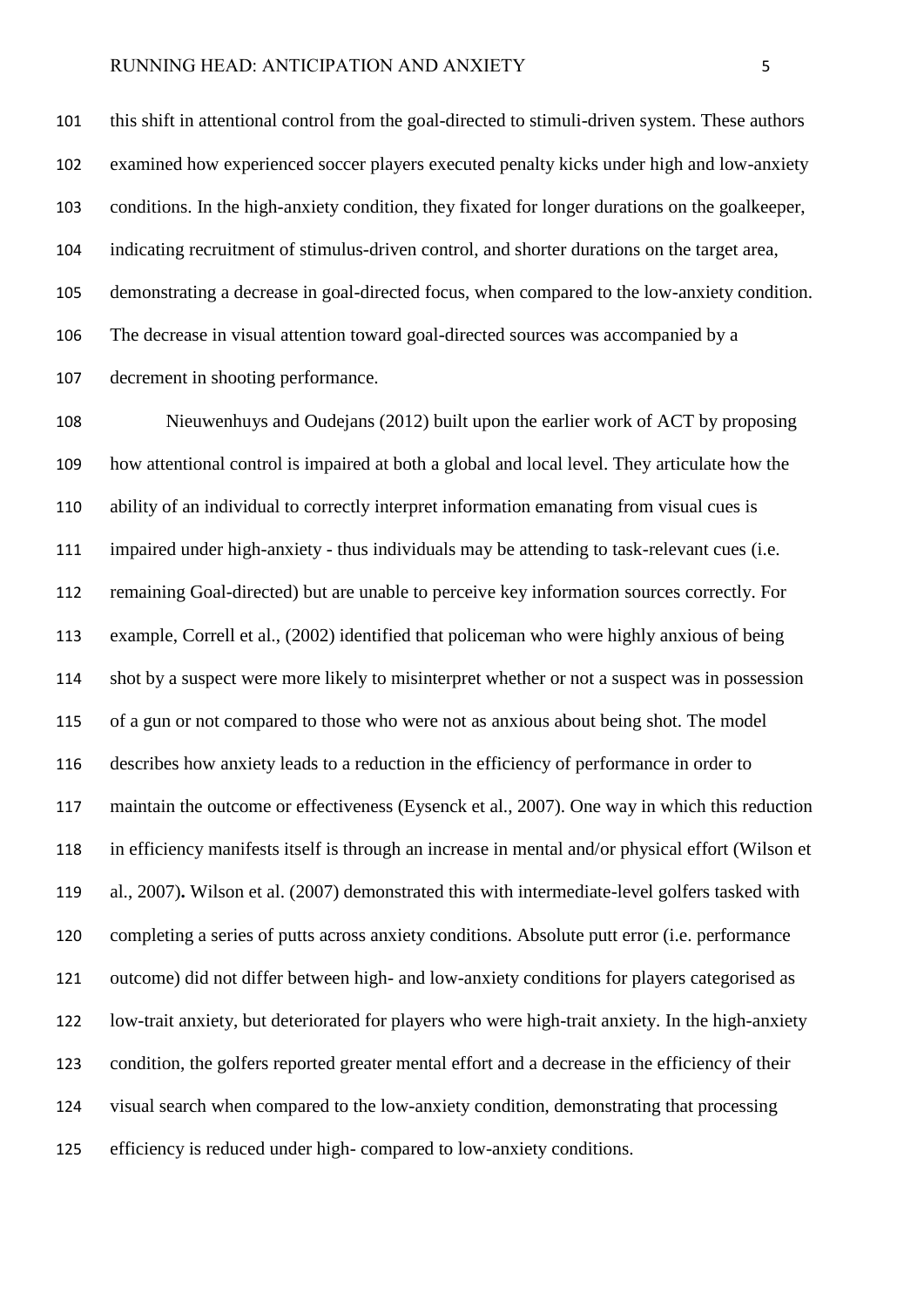Nieuwenhuys and Oudejans (2012) argue that the increase in effort that accompanies high-anxiety can be allocated to a range of areas within working memory. First, the additional effort may be directed to reduce the feelings of anxiety. For example, an athlete experiencing anxiety could use pre-determined imagery techniques and breathing strategies to reduce the feelings of anxiety prior to performance (i.e. Page et al., 1999). Second, the additional effort may be directed to reinforcing goal-directed attentional strategies. Previously, researchers have shown how visual search training (e.g. Wilson et al., 2011), in which participants are provided with information relating to gold standard gaze behaviour, can be effective in controlling the impact of anxiety on attentional control. Furthermore, placing individuals into pressurised situations in training that are congruent to those in performance has also been show to result in improved attentional control (see Alder et al., 2016). It is postulated that when the additional mental effort that is invested is not sufficient to counter the negative effect of anxiety, attention may shift to negatively impact on performance (Eysenck et al., 2007).

 The effect of anxiety on performance outcome and processing efficiency may further be related to the expertise level of participants (Nibbeling et al., 2012). It is hypothesised that as expertise level increases, so does the ability to better control the detrimental effects of anxiety on performance (Williams & Elliott, 1999). It is thought that experts have domain- specific knowledge structures that result in tasks being completed with fewer demands on working memory (Ericsson & Kintsch, 1995). These lower demands on working memory allow expert athletes to redistribute attentional resources elsewhere, such as when experiencing high-anxiety. In contrast, novices do not have sophisticated domain-specific knowledge structures. Therefore, the high demands of the primary task on working memory do not allow them to redistribute attentional resources under high-anxiety conditions, possibly resulting in decrements to performance outcome when the demands become too great.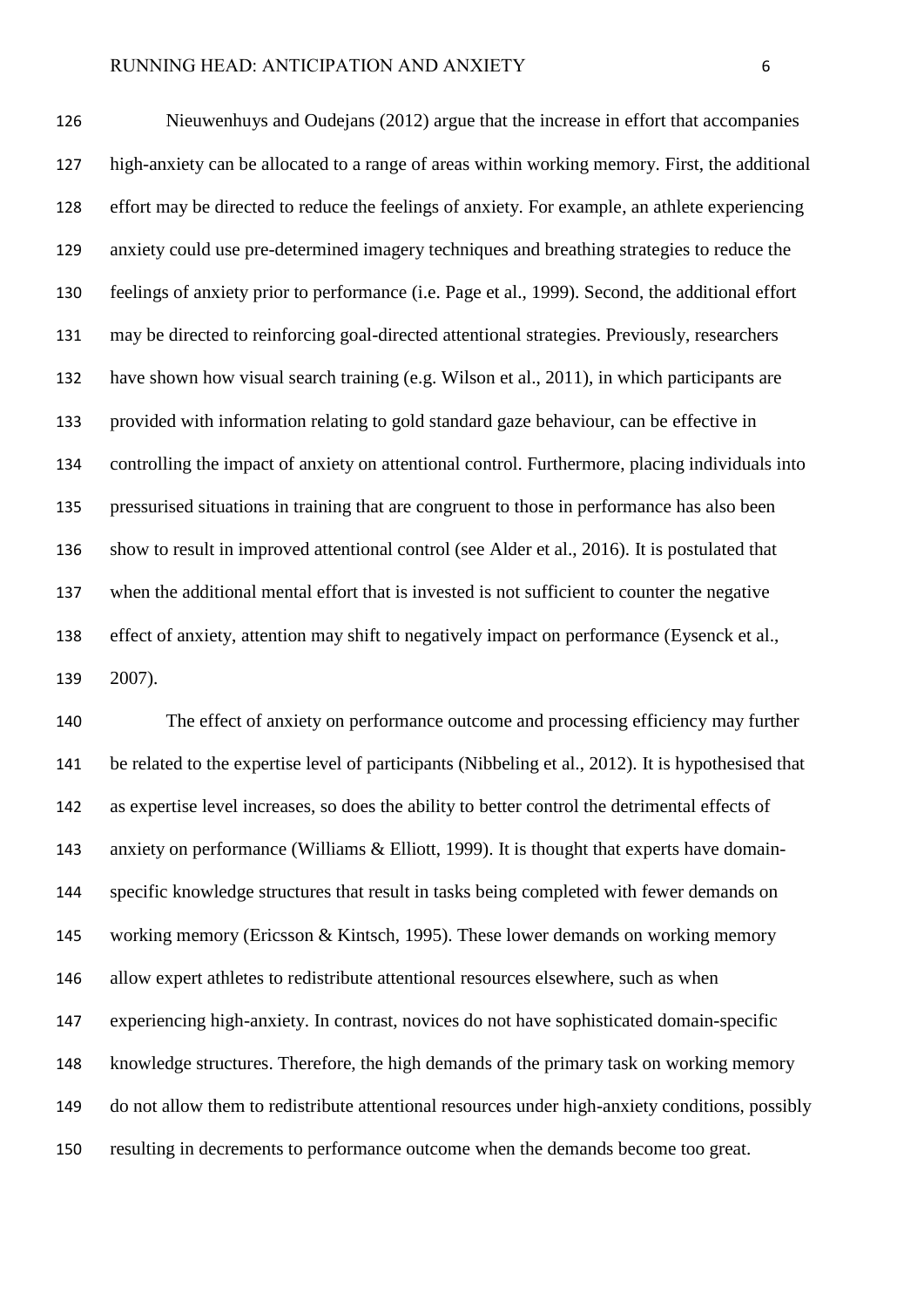In one of the few studies to examine the effects of anxiety on performance outcome and processing efficiency as a function of skill level, Nibbeling et al. (2012) asked skilled and novice darts players to complete a darts throwing task under high- and low-anxiety conditions while carrying out a secondary task of backwards counting. In the high-anxiety condition, primary task performance was worse for the novice group, but not the skilled group, when compared to the low-anxiety condition. Secondary task performance significantly decreased for both groups in the high- compared to low-anxiety condition. Both groups demonstrated the predicted decrease in processing efficiency through less efficient visual search strategies and greater mental effort under high- compared to low-anxiety conditions. Data for the novice group suggests that when mental effort becomes too high and a shift occurs from goal- directed to stimulus-driven attentional control, then a decrement in performance outcome will occur (Eysenck et al., 2007; Nieuwenhuys & Oudejans, 2012). Data for the skilled group supports the processing efficiency prediction by showing that under high-anxiety conditions performance outcome can be maintained by sacrificing processing efficiency.

 In similar vein, Cocks et al. (2016) reported comparable findings in a study in which skilled and less-skilled tennis players anticipated opponent actions across a number of contextual information conditions. The skilled players were able to maintain a superior level of performance effectiveness under high-anxiety conditions when compared to less-skilled players. Yet, processing efficiency for the skilled group in the high-anxiety condition was significantly reduced compared to the low-anxiety condition, suggesting that for skilled players a reduction in processing efficiency can compensate for additional anxiety in order to negate the effects on performance effectiveness.

 More effective visual search strategies have been shown to underpin successful completion of *perceptual-motor* skills by skilled participants under high- compared to low-anxiety conditions (Nibbeling et al. 2012). However, researchers are yet to show how these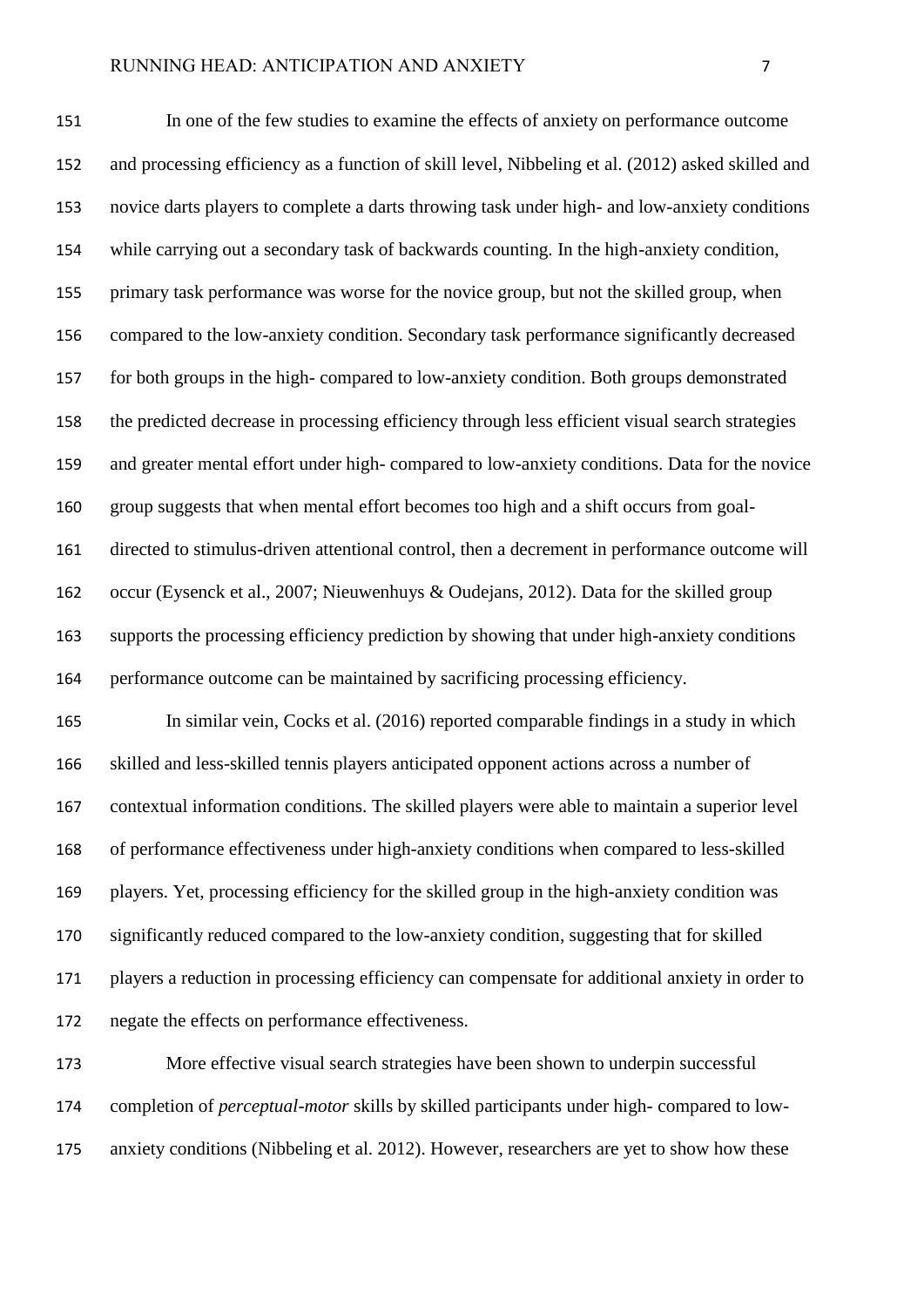findings extend to anticipation and decision making. Anticipation is the ability to predict an upcoming action prior to its completion (Williams, Ford, Eccles & Ward, 2011), and it can be negatively affected by high-anxiety conditions (e.g., Williams & Elliott, 1999). There is a lack of research investigating the role of skill level on the ability to effectively distribute attentional resources during these judgements. Moreover, high-anxiety usually leads to decrements in performance on sports tasks (e.g., Causer et al., 2011; Williams & Elliott, 1999), Wilson, et al., 2009a). The inclusion of secondary tasks in studies (Nibbeling et al. 2012; Runswick et al., in press) examining the distribution of attentional resources has led to the contradictory finding that participants *maintain* primary task performance under high- compared to low-anxiety conditions. Therefore, there is a need to re-examine how participants divide attention under high-anxiety conditions to address these contradictory findings.

 We investigate the ability of skilled and novice badminton players to make anticipatory judgements and allocate attentional resources under high- and low-anxiety conditions. Participants complete a temporal occlusion anticipation test under counterbalanced anxiety conditions. On selected trials, participants completed an auditory tone monitoring secondary task. Skilled participants were expected to make more accurate anticipatory judgements compared to their novice counterparts in both anxiety conditions. Both groups were expected to experience a decrease in anticipation judgement accuracy performance outcome in the high- compared to the low-anxiety condition. Processing efficiency was predicted to reduce under high-anxiety conditions for both groups compared to the low-anxiety condition, with these effects being more pronounced in novice compared to skilled athletes (Nibbeling et al., 2012). Processing efficiency decreases would be evidenced through an increase in both mental effort and the number of visual fixations employed, and a decrease in mean duration of fixation and/or decreased secondary task performance.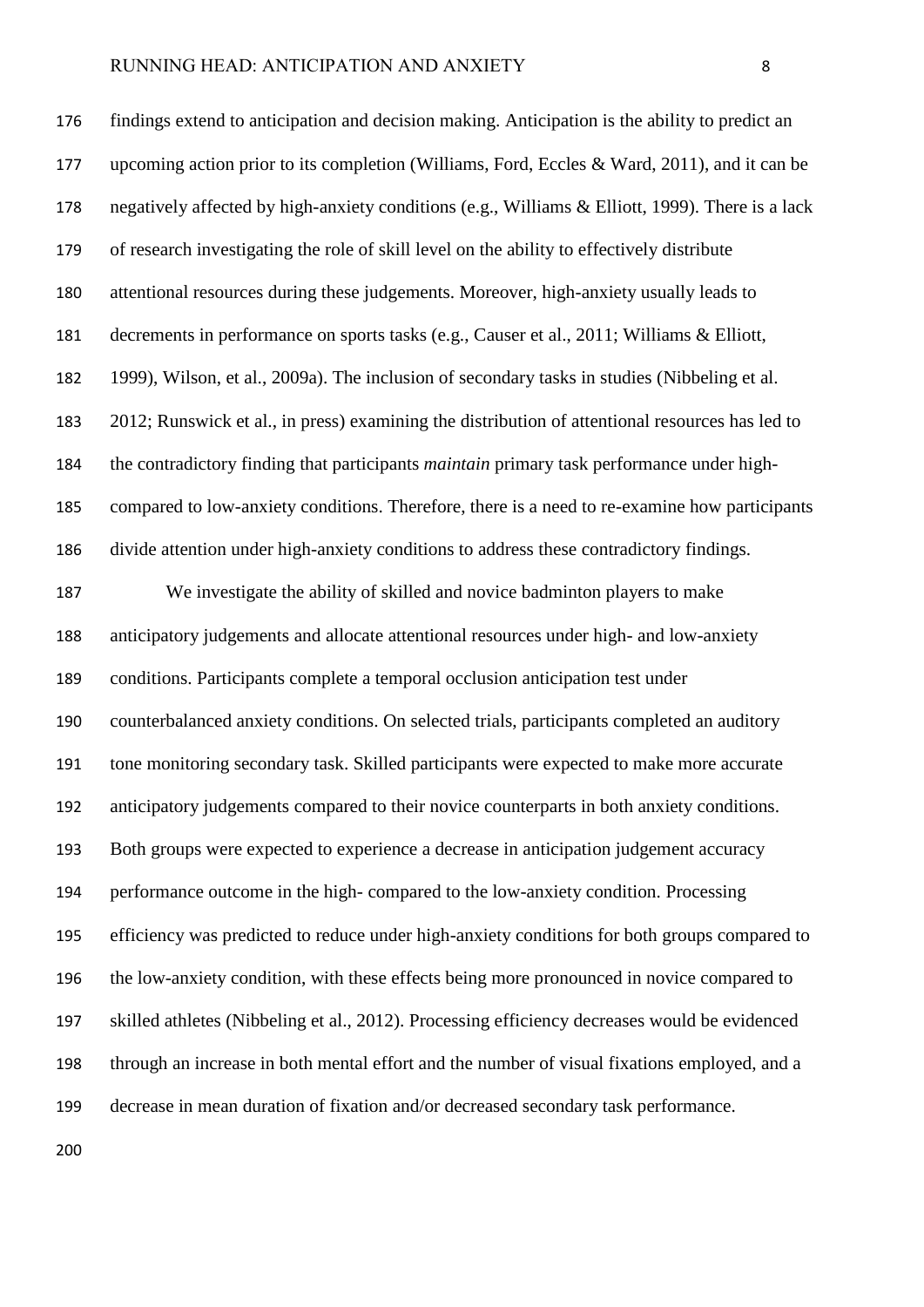# **Materials and methods**

# **Participants**

 Participants were 10 skilled professional badminton players (*M* = 20 years of age, *SD*  $=$  4) and 10 novice badminton players ( $M = 22$  years of age,  $SD = 2$ ). Skilled players had accumulated an average of 13 years (*SD* = 2.4) experience in competition. They were taking part in at least 20 hours a week of badminton practice at the time of the study and had played county standard for a minimum of five years in the United Kingdom. Novice participants had not taken part in any structured badminton training or competition. Participants gave their informed consent prior to the study. The local ethics committee provided full ethical approval.

# **Task and apparatus**

 A temporal occlusion test film task was created involving badminton serves in a doubles match. Four expert badminton players of international standard were filmed completing a variety of serves from the first person perspective of their opponent in a doubles match. A high-definition (HD) video camera (Canon XHA1S; Tokyo, Japan) was positioned two metres away from the net at eye level (1.7 metres). The four players completed three serves to each of six different locations on their opponent's side of the court. The locations were unanimously identified by the panel of three international coaches as being the most commonly used during serves in a badminton doubles match. The six locations were short tee (the point at which the centre line met the service line), short centre, short wide, long tee (the point at which the centre line met the back tramline), long centre and long wide. During filming, another individual was positioned on court to act as the doubles partner for the server. Both the server and their partner could be viewed on the video footage. Each serve on the footage was edited (Adobe Premier Pro Editing Software, Version CS5, San Jose, USA) into a video clip to be used as a trial in the temporal occlusion test film. The film contained each of the four servers performing 18 serves comprising three serves to each of the six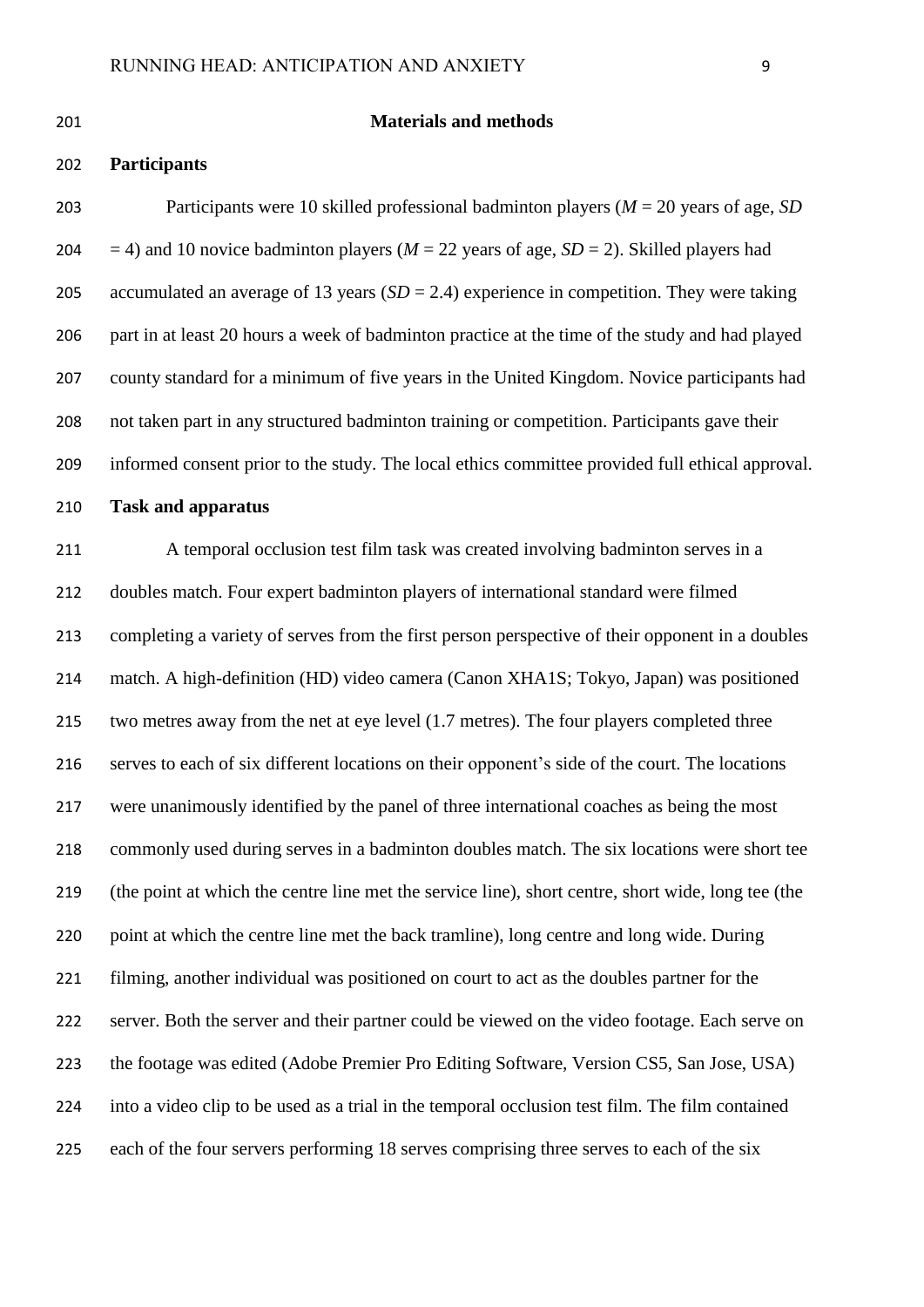locations, which were distributed in a random order across the 72 trials or serves in total. 227 Occlusion points were created to match previous research on anticipation so that clips were occluded 40 ms prior, 40 ms after and at shuttle/racket contact (Abernethy, 1990). The three 229 occlusion conditions were each presented 24 times across the 72 trials, and they were equally distributed across trials as a function of the six shot locations.

 The test film was back-projected life-size onto a two-dimensional screen (size 2.74 metres high x 3.66 metres wide, Draper, USA). The screen was positioned on the opposite side of a full-size international standard badminton court, 1.98 metres from where the net would be, in a position that provided the most representative view of the serves. Participants were required to start each trial on either the left or right hand side of the service area as they would in a normal badminton match. The start locations were marked with an "X" using tape. Each video clip began with a black screen for 2,000 ms containing white text informing the participant to stand in the left or right service box so as to receive the on screen serve. At 239 2,000 ms, a black screen showed white text of a "3, 2, 1" countdown that lasted 3,000 ms. At 5,000 ms, a still picture of the initial video frame of the service action was shown for 1,000 ms. At 6,000 ms, the video clip began playing and the duration of each clip was approximately 3,000 ms. Each clip ended with a black screen that occluded the video and lasted for 3,000 ms.

 Participants were required to anticipate the end location of the serve by moving to complete a shadow shot and then verbalising their response. If there was a discrepancy between the movement and the verbalised response, the trial was classified as incorrect. The physical shadow return shot was not recorded as a dependent variable, but was used to increase the fidelity of the task. If a participant had not verbalised their answer and completed the shadow return shot by the time the still image for the next trial appeared (i.e. 3,000 ms), the trial was deemed incorrect. No trials were recorded as being inaccurate for the above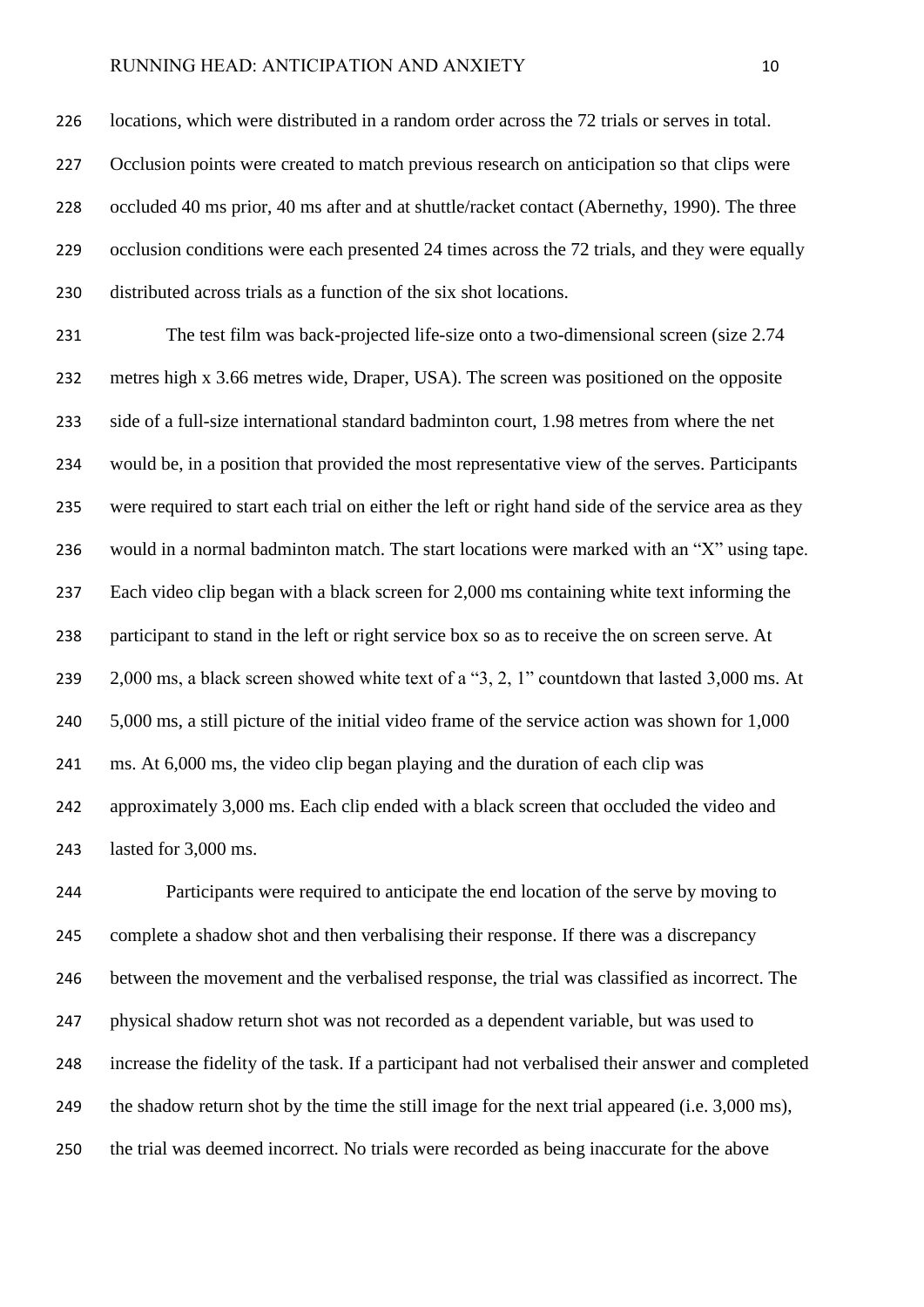reasons. The test sessions were recorded using a high-definition (HD) video camera (Canon XHA1S; Tokyo, Japan), which was positioned two metres perpendicular to the service line. The video footage was analysed using Dartfish 4.5.2.0 (Dartfish, Fribourg, Switzerland) Software with a frequency of 50 Hz providing an accuracy of 40ms/frame. The first movement made by the participants was used as the dependent variable. This was identified as the first frame when there was an "observable and significant lateral motion – right or left – of the racket, the hips, the shoulder or the feet, which was made in order to move to the future location of the next strike" (Triolet et al., 2013, p.822). A correct response corresponded to an initial movement that orients in the same direction as the shuttle direction, while an incorrect response referred to a movement in the opposite direction to where the shuttle was directed. The experimenter hand notated the verbal responses during the experiment.

262 A secondary task was added to the test film, which consisted of high  $(n = 18)$  and low  $(n = 18)$  frequency tones, therefore 50 % of trials  $(n = 36 \text{ trials})$  featured a tone. High tones were 2,500 Hz whereas low tones were 300 Hz. These trials were balanced across occlusion condition. This therefore led to each occlusion condition containing six high and six low tones. The tones were presented in such a way that their onset could not be predicted. The tones played between 500 and 700 ms into the video clip and were presented in a random order, but kept the same for each participant. Catch trials were used in which either a low tone  $(n = 18 \text{ trials})$  or no tone  $(n = 36 \text{ trials})$  were presented in order to make the secondary-task unpredictable. Participants held a badminton racket through the experiment, with a push-to- make switch attached to the handle to fit a traditional grip. On high tone trials participants were instructed to press the button as quickly as possible, whereas on low tone trials they were instructed not to respond. The button was connected to a desktop computer through a cable and synchronised with a developed algorithm through the numerical computing environment MATLAB (Mathworks R2007, UK). The algorithm enabled the onset of the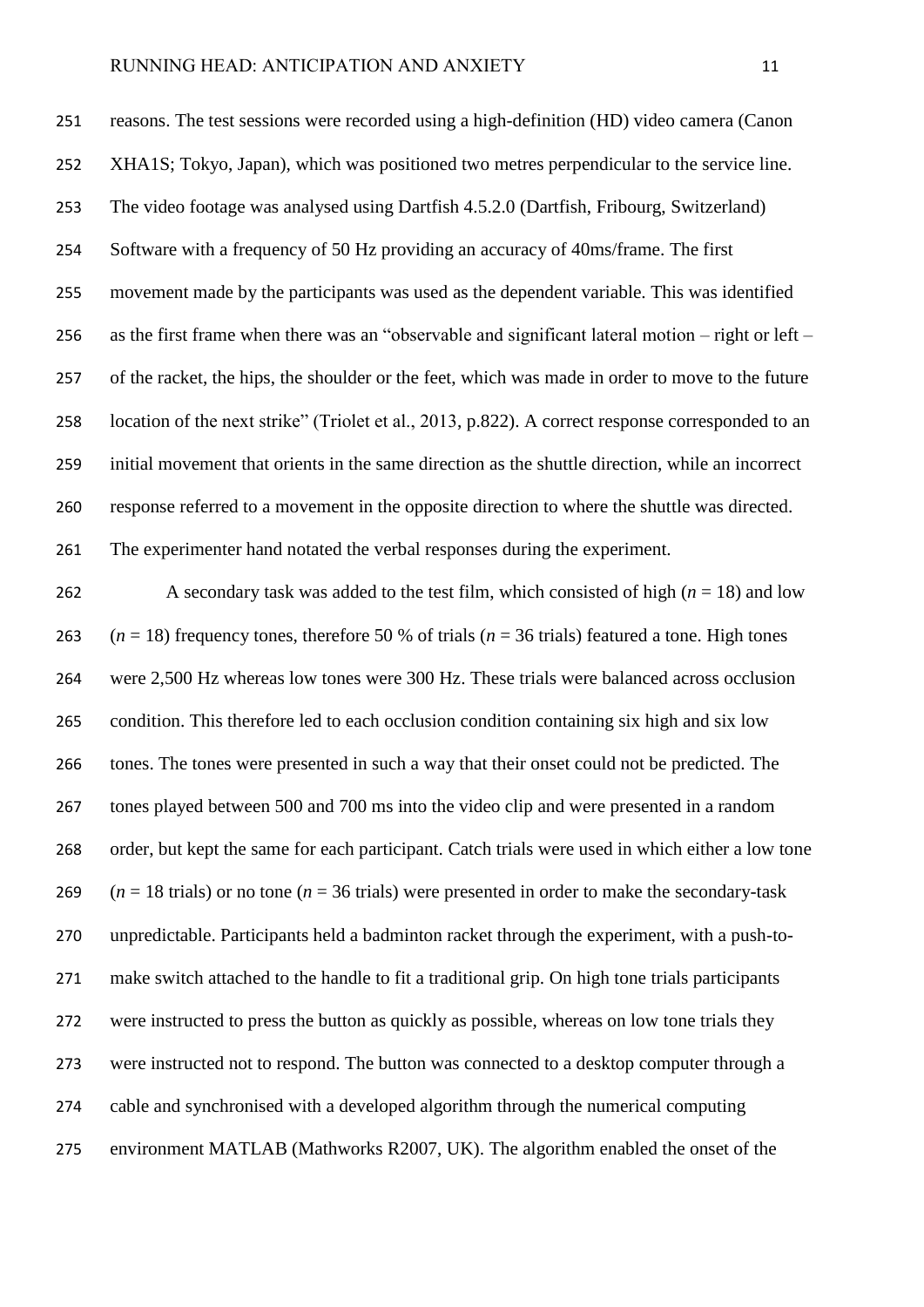high tones and the moment the participant pressed the button to be recorded and analysed, providing a measure of reaction time for the secondary task.

#### **Procedure**

 The experiment consisted of high- and low-anxiety testing conditions, the order of which was counterbalanced across participants. In total, there were 72 clips or trials per anxiety condition. In order to limit the potential for learning effects, the trials were randomised in order to create two different test films, which were counterbalanced across participants and anxiety conditions. Prior to the experiment, participants received instruction about the rationale and protocol of the study. They took part in 10 familiarisation trials of the temporal occlusion anticipation task prior to starting the experiment.

 The level of anxiety experienced by participants during the sessions was manipulated across two separate test sessions using a previously developed protocol (Wilson et al., 2008). In the low-anxiety session, a neutral statement was read to the participants at the start of the session informing them that their performance was to be used for research purposes only and that there would be no consequences for poor performance or comparison to peers. In the high-anxiety session, participants were read an anxiety inducing statement at the start of the session in which they were instructed that their performance was being filmed and analysed. The skilled group were informed feedback would be provided to their coach and that their performance was to be ranked against their peers, whereas the novice group were instructed they were to be ranked against individuals of similar skill-level and results shown on a notice board. Once the familiarisation trials had finished, regardless of performance, participants in the high-anxiety condition were informed their performance was unsatisfactory and they were to start the test again. Participants were then presented with and interacted with the test film task.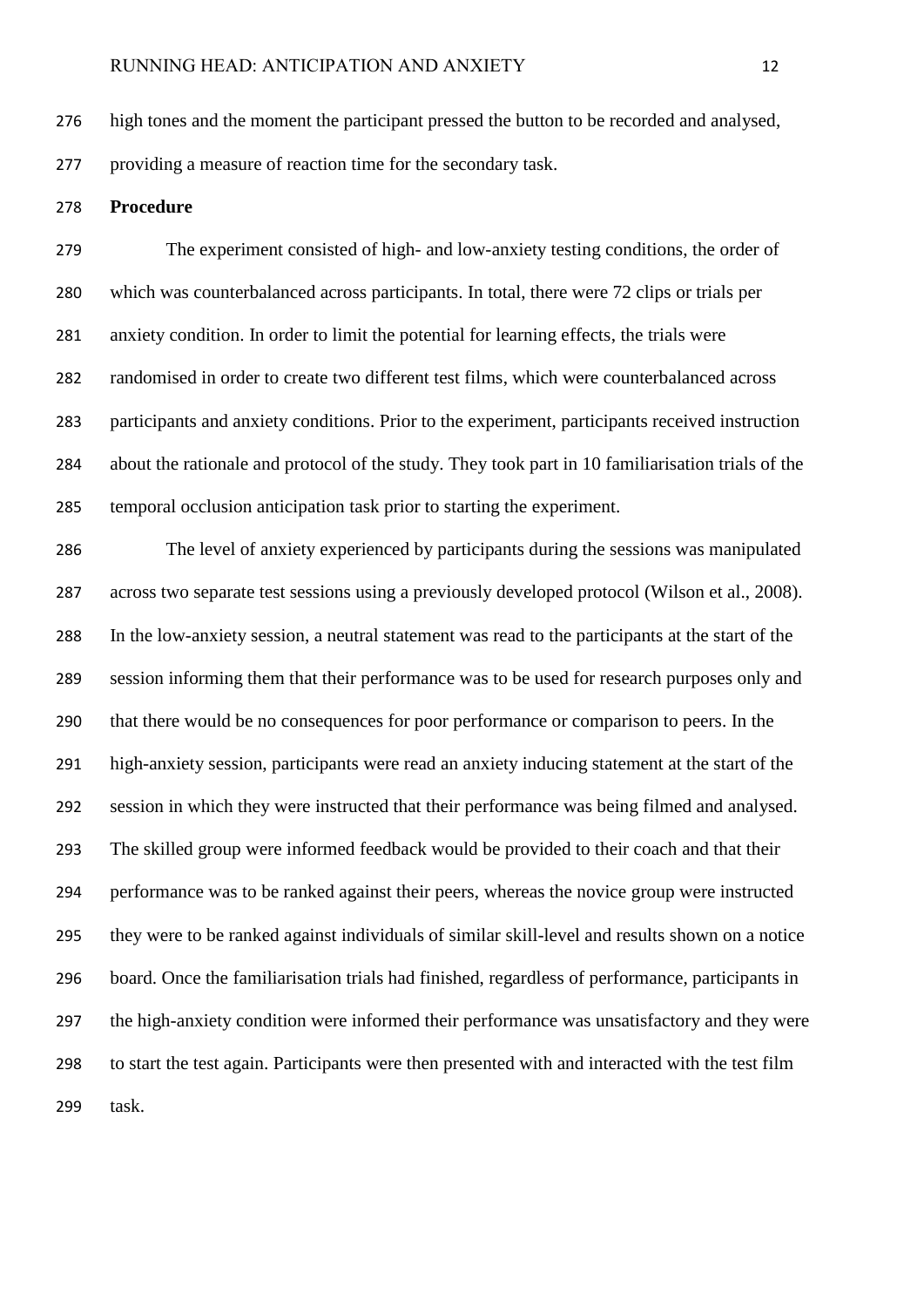To measure the manipulation of anxiety, participants completed the Mental Readiness Form, version 3 (MRF-3; Krane, 1994). The MRF-3 is a tool used for measuring state anxiety. It has three bipolar 11-point Likert scales that consist of *worried* and *not worried*, *tense* and *not tense* and, finally, *confident* and *not confident*. The MRF-3 was completed after the familiarisation trials in the low-anxiety condition and after the anxiety inducing statement that followed the familiarisation trials in the high-anxiety condition. At the end of both anxiety conditions, participants completed the Rating Scale of Mental Effort (RSME; Zijlstra, 1993). The RSME is a scale ranging from 0-150 with higher scores indicating greater mental effort.

 A mobile eye-tracking system (ASL MobileEye, Bedford, USA) was used to record gaze behaviours. The head-mounted monocular eye-tracking system computes point of gaze within a scene through calculation of the vector between pupil and cornea. The calibration consisted of participants fixating six pre-determined locations on a still image of one of the trials (opponent's head and left foot, non-server's head, shuttle, and racket head). During calibration, participants were instructed to adopt the typical stance used when returning serve. The calibration of the eye tracking system was checked after the familiarisation trials.

## **Data analysis**

 Response accuracy on the primary anticipation task was determined by awarding a correct response for the initial movement that oriented in the same direction as the shuttle direction, while an incorrect response referred to a movement in the opposite direction to where the shuttle was directed. Response time on the secondary task was calculated by determining the difference between the onset of the high tones on each trial and the moment when the button on the racket was pressed. The analysis was conducted through MATLAB with the software extrapolating all the data points over 4 volts for the button press response. Response accuracy on the primary task was analysed using a 2 Group (Skilled, Novice) x 2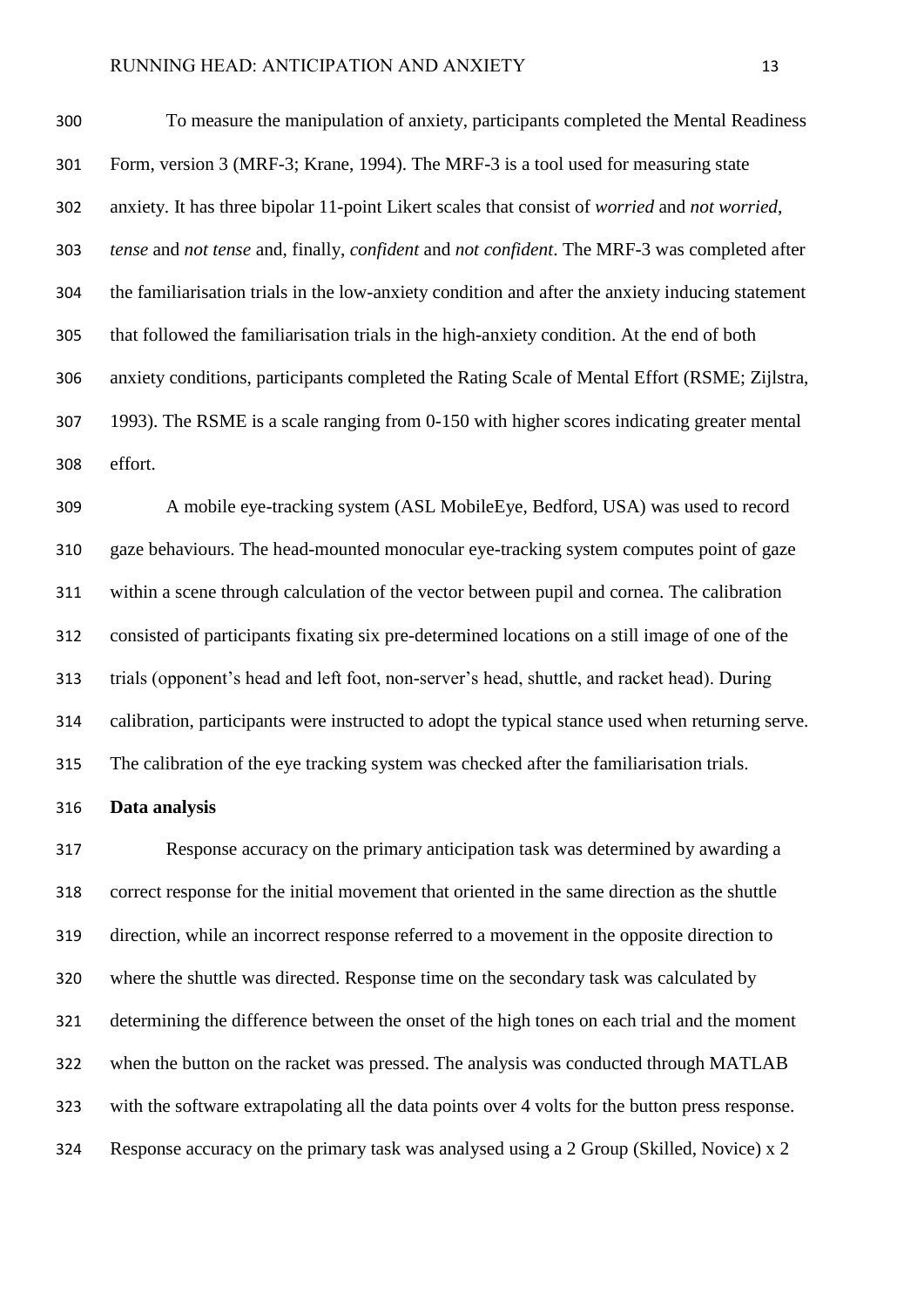Anxiety Condition (High, Low) ANOVA. Response time on the secondary task and RSME were analysed separately in 2 Group x 2 Anxiety Condition ANOVAs. Data from each subscale from the MRF-3 were analysed via using separate 2 Group (Skilled, Novice) x 2 Anxiety Condition (Low, High) ANOVAs. The eye movement data were recorded at 25 frames per second with the film footage being subjected to frame-by-frame analysis using video editing software (Adobe Premier Pro Video Editing Software, Version CS 5, San Jose, USA). A fixation was recorded when gaze remained within three degrees of visual angle upon a location for a minimum of 120 ms (Vickers, 1996). Final fixation was defined as the last fixation on the screen prior to the video occluding. The test film used as the primary task in this study, as well as the eye movement analyses procedures, were the same as in Alder et al. (2014). The servers' action involved a preparation phase, defined as starting at the frame in 336 which the server established their stance by planting their feet  $(M = 3,400 \text{ ms}, SD = 500)$ , and an execution phase, defined as starting from the frame containing the point at which the racket and shuttle are brought together in a "set position" in front of the body up to the frame 339 containing racket-shuttle contact  $(M = 1,900 \text{ ms}, SD = 500)$ . The movement time from the start of the preparation phase to the occlusion point was a mean of 4,300 ms. The analyses of eye movements was conducted from the start of the preparation phase of the movement to the occlusion of the video in Alder et al. (2014). Alder et al. reported no between- or within- group differences for fixation location during the preparation phase of the movement, whereas during the execution phase there were expertise and response success main effects and interactions. Given that the duration of the execution phase of the servers' movement is similar to the duration of final fixation, such that the penultimate fixation likely occurs in the preparation phase where no differences were found in Alder et al., in the current study only the location of final fixation was analysed.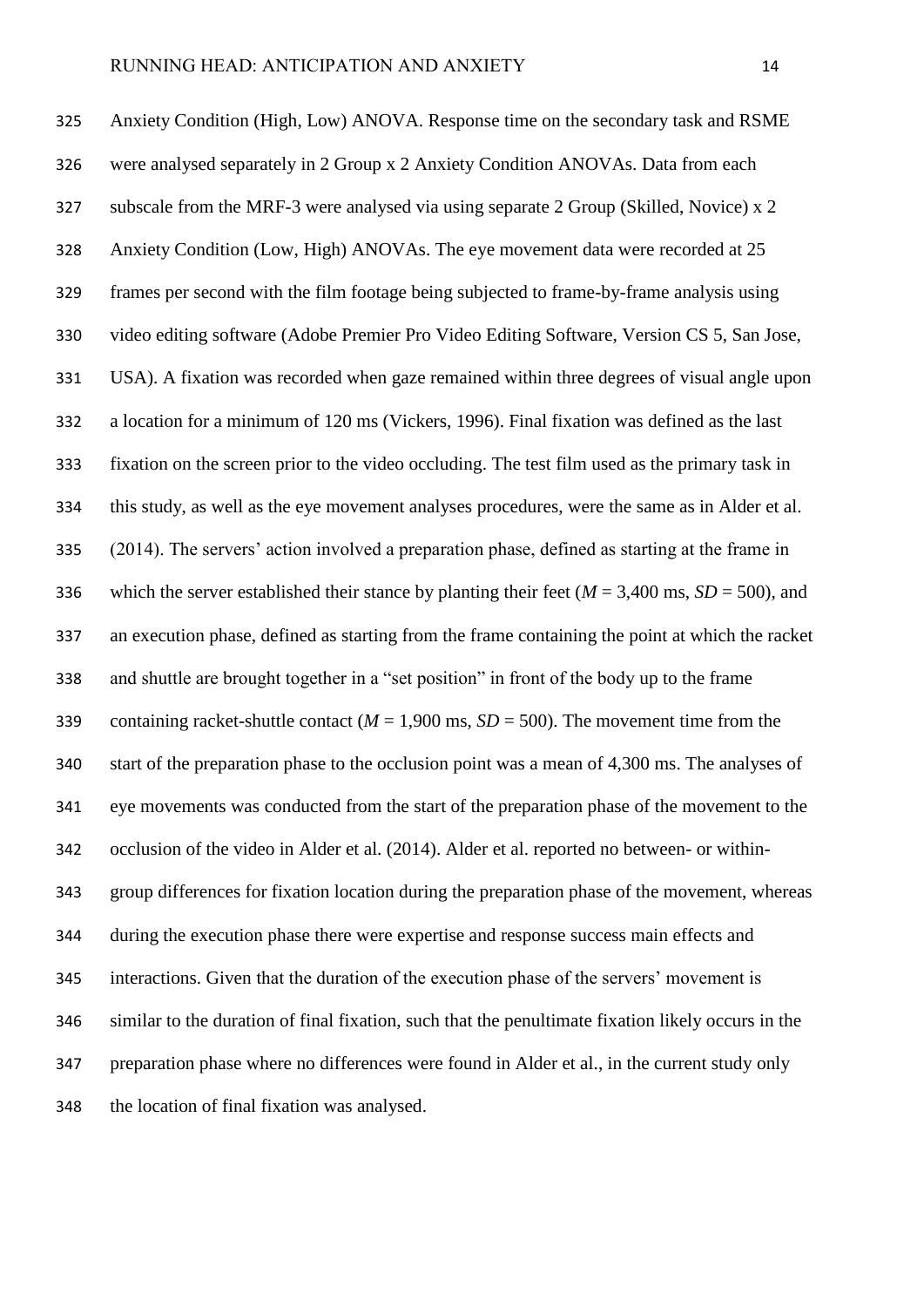The number of fixations per trial and mean duration of fixations was calculated. Separate 2 Group (Skilled, Novice) x 2 Anxiety Condition (High, Low) ANOVAs were used to analyse the number of fixations per trial, mean duration of fixation, and the mean duration of final fixation. Final fixation location categories were chosen to match those from Alder et al. (2014): racket; wrist; shuttle; head and other. To examine the effect of anxiety and expertise on the final fixation location, a 2 Group (Skilled, Novice) x 2 Anxiety Condition (Low, High) x 5 Location (Racket, Wrist, Shuttle, Head, Other) ANOVA was used with location of fixation being the dependent variable. Intra-reliability observer checks were 357 conducted on the visual search data using the test-retest method (Thomas, Nelson, & Silverman, 2005), with data from one skilled (97% reliable) and one novice participant (96% reliable) being re-analysed.

 For all ANOVA analyses, violations of the assumption of sphericity were corrected using the Greenhouse-Geisser method. Any significant interactions were analysed using Tukey's Honestly Significant Difference, whereas Bonferroni comparisons were used for 363 main effects involving more than two variables. Partial eta squared  $(\eta_p^2)$  was used to represent effect sizes and confidence intervals are presented. For all statistical tests, the alpha level for significance was .05.

**Anxiety manipulation**

#### **Results**

 Table 1 shows the descriptive statistics for the responses to the MRF-3 for both groups across anxiety conditions. Each ANOVA revealed significant main effects of Anxiety Condition; with participants reporting significantly higher values in the high- compared to the low-anxiety condition (Cognitive subscale; F (1, 18) = 33.89, p < .02,  $\eta_p^2$  = .65, Somatic subscale; F (1, 18) = 21.21,  $p < .02$ ,  $\eta_p^2 = .54$ , Self-confidence; F (1, 18) = 25.26,  $p < .02$ ,  $\eta_p^2$   $373 = .58$ ). There were no Group main effects on any of the ANOVA (Cognitive subscale; F (1,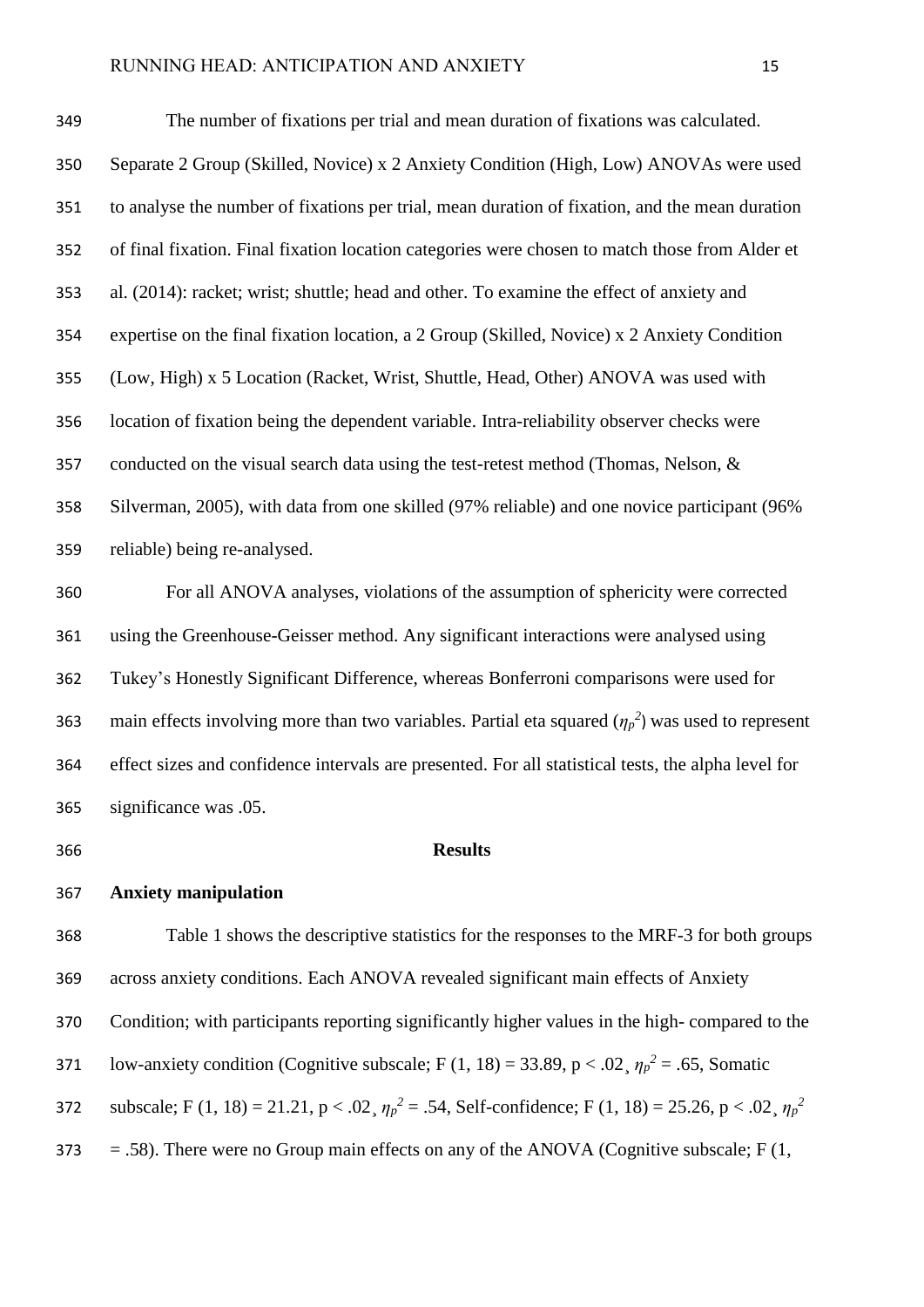374 18 = 2.77, p = .11, 
$$
\eta_p^2
$$
 = .13, Somatic subscale; F (1, 18) = 4.19, p = .06,  $\eta_p^2$  = .19, Self-

- confidence; F (1, 18) = 1.21,  $p < .82$ ,  $\eta_p^2 = .02$ ) nor any Group x Anxiety condition
- interactions (Cognitive subscale; F (1, 18) = 1.01, p = .76,  $\eta_p^2$  = .03, Somatic subscale; F (1,
- 18) = 0.07, p = .80,  $\eta_p^2$  = .01, Self-confidence; F (1, 18) = 0.19, p < .67,  $\eta_p^2$  = .01.
- 378 **Mental effort**

379 For RSME, ANOVA revealed the main effect for anxiety approached significance, *F*  380  $(1, 18) = 3.18$ ,  $p = .09$ ,  $\eta_p^2 = .15$ ). Participants reported greater mental effort in the high- (*M* 381 = 86,  $SD = 4$ ) compared to low-anxiety condition ( $M = 71$ ,  $SD = 5$ ). There was no group main effect,  $F(1, 18) = \langle .01, p = .97, \eta_p^2 \langle .01, \text{ or Group } x \text{ Anxiety interaction, } F(1, 18) = 0.19, p$ **383** = .66,  $\eta_p^2 = .01$ .

## 384 **Primary task anticipation performance**

385 Figure 1 shows the response accuracy scores of both groups on the anticipation test 386 across the high- and low-anxiety conditions. ANOVA revealed a significant main effect for 387 group,  $F(1, 18) = 41.51$ ,  $p < .01$ ,  $\eta_p^2 = .70$ . The skilled group responded more accurately (*M* = 388 50 correct trials out of 72 trials,  $SD = 6$ ), when compared to the novice group ( $M = 33$  correct 389 trials out of 72 trials, *SD* = 8). There was a significant main effect for anxiety condition, *F* (1, 18) = 4.81,  $p = .04$ ,  $\eta_p^2 = .21$ . Anticipation performance was significantly more accurate in the 391 low- ( $M = 43$  trials,  $SD = 10$ ) compared to high-anxiety condition ( $M = 40$  correct trials,  $SD =$ 12). The Group x Anxiety interaction was not significant,  $F(1, 18) = 0.22$ ,  $p = .65$ ,  $\eta_p^2 = .01$ . 393 **Secondary task performance**

394 Figure 2 shows response times (ms) for both groups on the secondary task across the two anxiety conditions. There was a main effect for group,  $F(1, 18) = 2.31$ ,  $p = .02$ ,  $\eta_p^2 = .27$ . 396 Response time was faster for the skilled group ( $M = 416$  ms,  $SD = 110$ ) compared to the 397 novice group ( $M = 498$  ms,  $SD = 69$ ). There was no main effect for Anxiety Condition,  $F(1, 1)$ 18) = 2.31,  $p = .15$ ,  $\eta_p^2 = .11$ . There was a significant Group x Anxiety Condition interaction,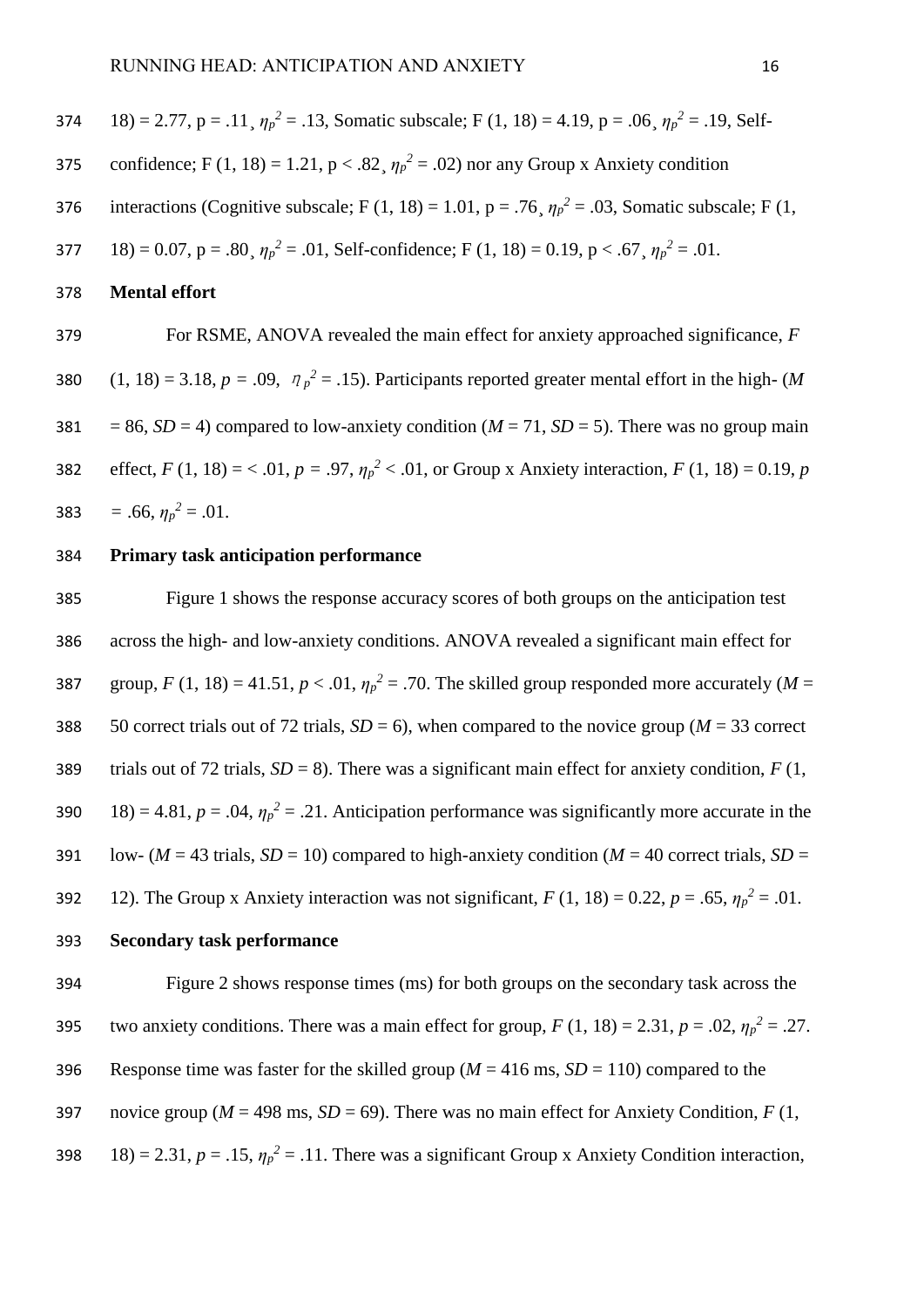| 399 | $F(1, 18) = 6.45$ , $p = .02$ , $\eta_p^2 = .27$ . Post hoc tests showed that in the low-anxiety condition, |
|-----|-------------------------------------------------------------------------------------------------------------|
| 400 | the response time of the skilled group ( $M = 428$ ms, $SD = 105$ ) was not different compared to           |
| 401 | the novice group ( $M = 451$ ms, $SD = 53$ ). However, in the high-anxiety condition, the skilled           |
| 402 | group had a significantly faster response time ( $M = 405$ ms, $SD = 119$ ) compared to the                 |
| 403 | novice group ( $M = 545$ ms, $SD = 49$ ). The novice group had significantly slower response                |
| 404 | times in the high-compared to low-anxiety condition, whereas there was no difference in                     |
| 405 | response time between anxiety conditions for the skilled group.                                             |

#### **Visual search behaviour**

 ANOVA revealed no significant main effects or interactions for number of fixations or the mean duration of fixation (for descriptive statistics, see Table 2). For the mean duration of 409 final fixation, there was a group main effect,  $F(1, 18) = 49.34$ ,  $p < .01$ ,  $\eta_p^2 = .73$ ). The final fixation for the skilled group was significantly longer compared to the novice group (*M* = 1,187 ms, *SD* = 195). There was a main effect for anxiety condition, *F* (1, 18) = 23.19, *p*   $\leq 0.01$ ,  $\eta_p^2 = 0.56$ . Final fixation was significantly shorter in the high-compared to the low-413 anxiety condition. The Group x Anxiety condition interaction was not significant,  $F(4, 72) =$  $0.36, p = .84, \eta_p^2 = .02$ .

 For fixation location, there were no main effects for group or anxiety condition. There 416 was a main effect for the location of final fixation,  $F(4, 72) = 516.35, p < .01, \eta_p^2 = .97$ . The racket was the location of the final fixation on a significantly greater proportion of trials (*M* = 418 49 % of all trials,  $SD = 7$ ), compared to the wrist ( $M = 29$  % of all trials,  $SD = 6$ ), shuttle ( $M = 29$ 419 10 % of all trials,  $SD = 3$ ), head ( $M = 7$  % of all trials,  $SD = 4$ ), and other location ( $M = 6$  %) of all trials, *SD =* 6). The wrist was fixated on a significantly greater proportion of trials compared to the shuttle, head and other location. There was no difference between the shuttle, head or other location. The Location x Group interaction was significant, *F* (4, 72) = 13.76, *p*   $\langle .01, \eta_p^2 = .43$ . The final fixation of the skilled group was on the racket and wrist in a greater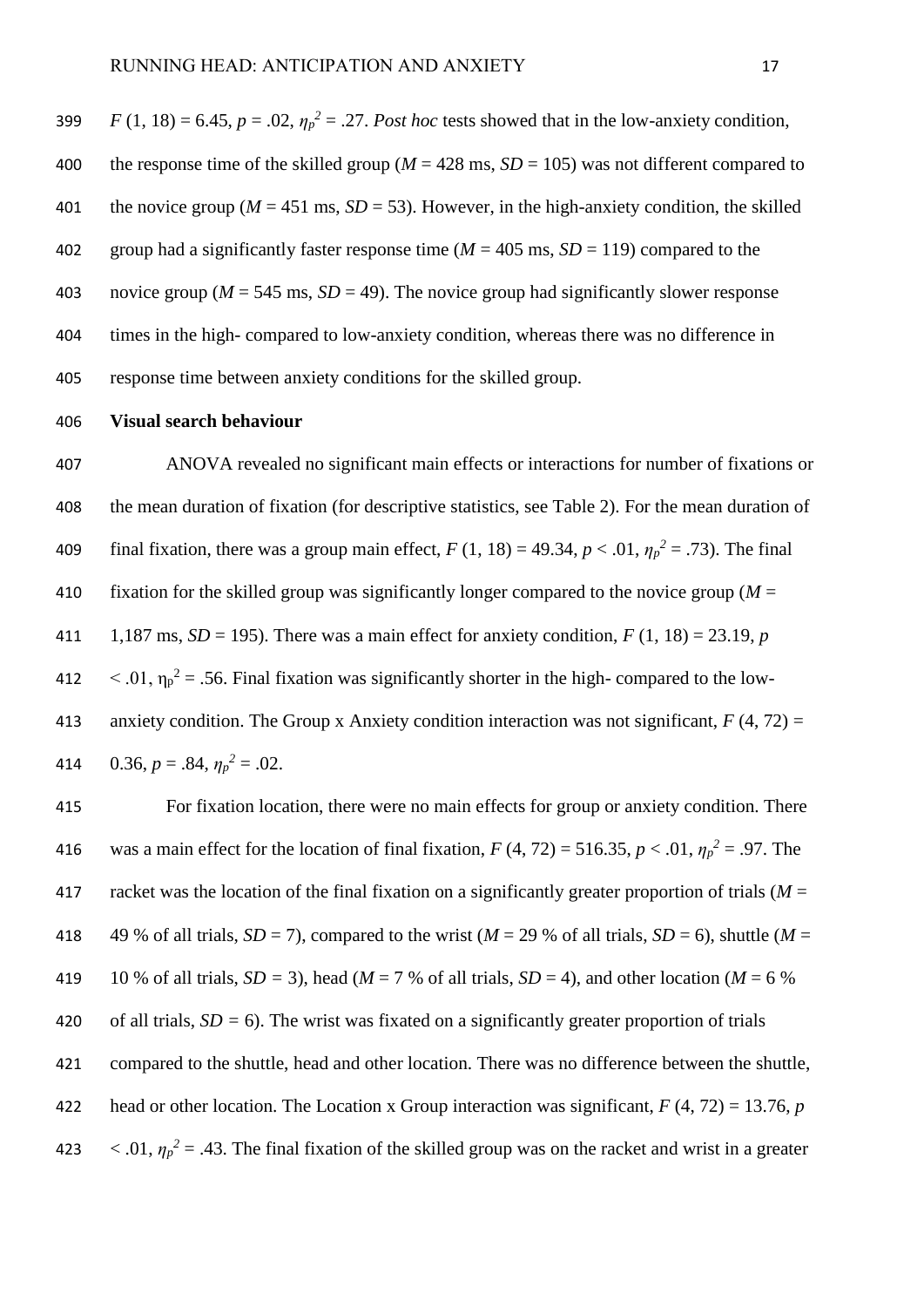proportion of trials compared to the novice group, whereas the final fixation for the novice group was on the head and other category in a greater proportion of trials compared to the skilled group. There was no significant difference between groups in the proportion of trials that the final fixation was on the shuttle. The three-way Group x Anxiety x Location 428 interaction was not significant,  $F(4, 72) = 0.36$ ,  $p = .84$ ,  $\eta_p^2 = .02$ .

# **Discussion**

 We examined the ability of skilled and novice badminton players to make anticipation judgements and allocate attentional resources under high- and low-anxiety conditions. As per previous work (Nibbeling et al., 2012; Wilson, Vine, & Wood**,** 2009a), we expected skilled participants to make more accurate anticipation judgements compared to their novice counterparts in both anxiety conditions, thus demonstrating a preservation of performance effectiveness as outlined in ACT (Eysenck et al., 2007). This maintenance of performance effectiveness was predicted to be accompanied by a reduction in processing efficiency across anxiety conditions for both skilled and novice participants. This decrease in efficiency was predicted to be evidenced through a reduction in secondary task performance, a greater number of fixations containing shorter durations, and an increase in mental effort (Wilson et al., 2011). Furthermore, this increase in mental effort was predicted to be directed to either reducing the feelings of anxiety, as evidenced through non-significant difference of scores on the MRF-3 scale (Krane, 1994), or through reinforcing goal-directed strategies, as evidenced through similar visual search behaviour patterns across anxiety conditions (Nieuwenhuys & Oudejans, 2012).

 As predicted, the skilled group produced significantly more accurate anticipation judgements on the primary task, when compared to the novice group. The finding supports previous research showing that skilled athletes are superior to novices at anticipating opponent actions (e.g., Williams et al., 2002; 2012). Their greater domain-specific experience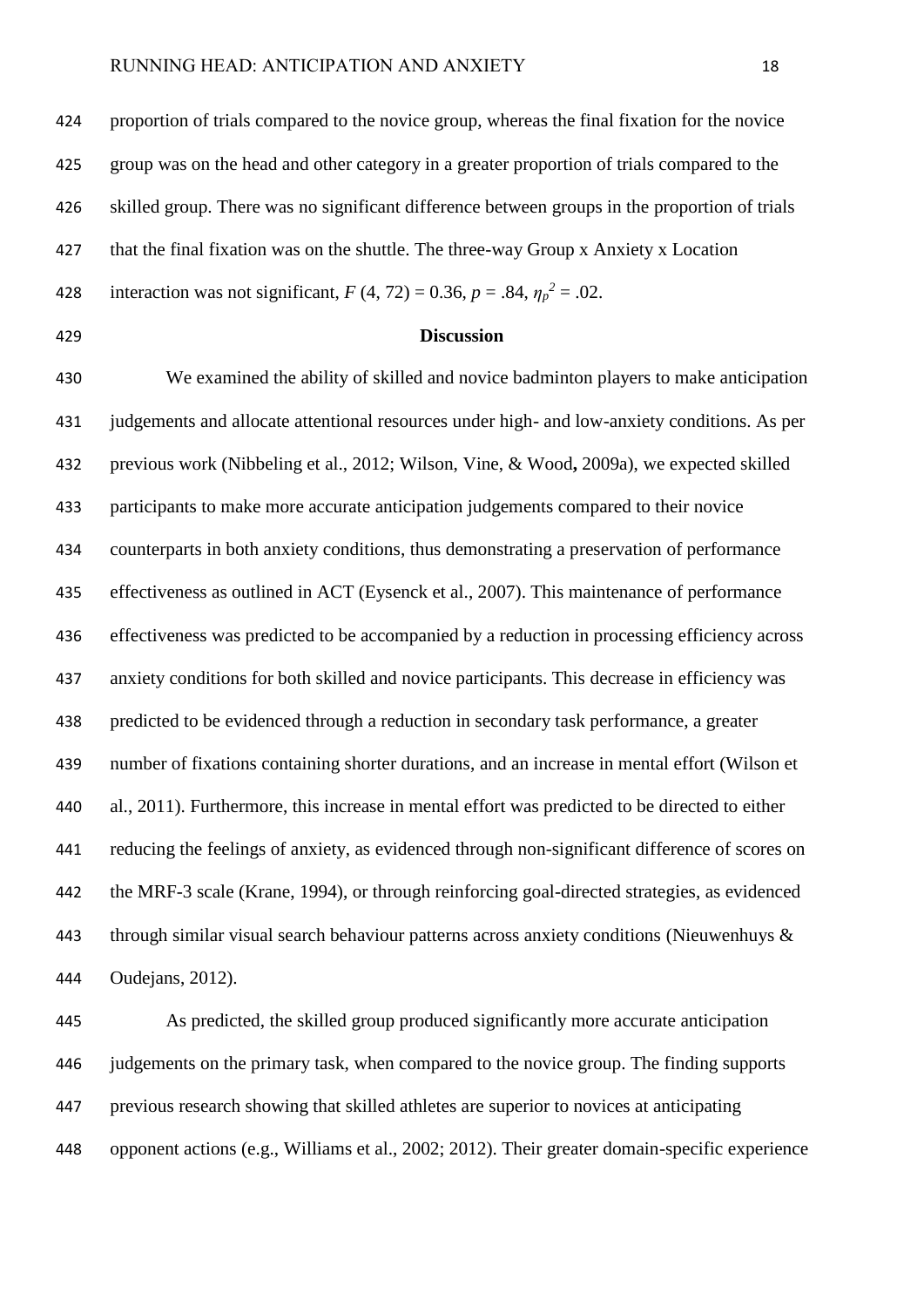allows them to recognise characteristics within the current environment leading to superior response selection when compared to less-skilled athletes, who do not have the same volume, depth or variety of experience or knowledge (Causer, Janelle, Vickers & Williams, 2012). The accuracy of anticipation judgements was reduced in the high- compared to low-anxiety condition for both groups. Data support previous work showing performance outcome can deteriorate for both novice (e.g., Nibbeling et al., 2012) and skilled participants (e.g., Causer et al., 2011) under high- compared to low-anxiety conditions. Related work suggests that processing efficiency would decrease in the high- compared to low-anxiety condition, with 457 this effect being more pronounced in novice compared to skilled participants (Cock et al., 2016Nibbeling et al., 2012). The reduction in processing efficiency was expected to occur through a range of measures. First, an increase in mental effort in high- compared to low- anxiety conditions. As anticipated, participants reported greater mental effort in the high- compared to low-anxiety conditions, showing reduced processing efficiency, although there were no differences between groups. Nieuwenhuys and Oudejans (2012) suggest that this additional effort may be redirected to a range of specific areas of working memory in order to attempt to maintain performance, such as reinforcing goal-directed attentional control. The data for number and duration of fixations support this latter suggestion as there was no differences between high- and low-anxiety conditions for either group. Traditionally, skilled athletes have been shown to use fewer fixations of greater duration compared to less-skilled athletes in similar tasks (Abernethy, 1990; Poliszczuk & Mosakowsk, 2009; Savelsbergh et al., 2002). An increase in anxiety has been shown to result in an increase in the number of fixations coupled with a decrease in fixation duration in some instances (Williams & Elliott, 1999). Our findings suggest that participants directed the additional effort to maintaining goal-directed attentional control. This is further evidenced in the location of final fixation data. We expected that in the high-anxiety condition the location of the final fixation to be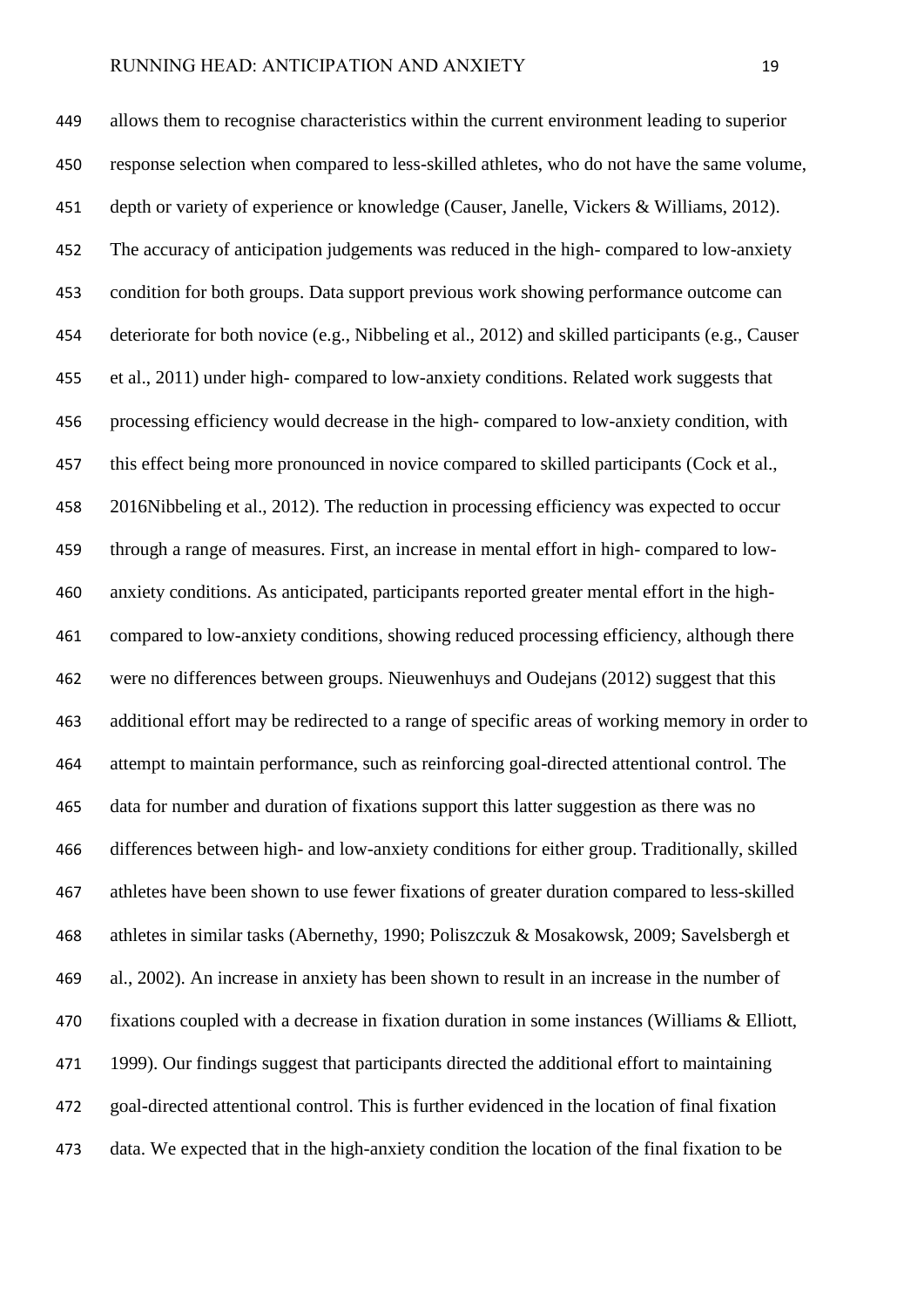positioned more frequently on less relevant (e.g., the head of the server) or threatening sources, as opposed to goal-directed cues (e.g., the racket) (Wilson et al., 2007). In contrast to our predictions, there were no changes in fixation location for either group across the anxiety conditions, suggesting the additional effort was being utilised to reinforce goal-directed strategies.

 There appeared to be incongruence between the reductions in performance outcome in high-anxiety for both groups with the maintenance of goal-directed visual search strategies. A possible theoretical explanation for this is that participants may have had issues interpreting the key information emanating from visual cues (Nieuwenhuys & Oudejans, 2012). Both groups were able to anticipate opponent actions more accurately in the low-anxiety compared to high-anxiety condition although the visual search behaviour of both groups did not change between anxiety conditions. It can be postulated therefore that, regardless of expertise level, under high-anxiety participants could not perceive or interpret information correctly thus leading to a decrease in performance.

 A secondary and more practical explanation for lack of change in visual search behaviour across anxiety conditions may be attributed to the constraints of the task. The badminton serve has a short movement duration and short phases within the movement (Alder et al., 2014). Therefore, the duration of the task may not have provided sufficient time for the differences in fixations normally found across expertise and anxiety levels to become apparent. However, the final fixation duration for both groups supported predictions, as high- anxiety resulted in shorter final fixation durations for both groups compared with low-anxiety, indicating a reduction in processing efficiency. Findings support Nibbeling et al. (2012) who reported that final fixation duration was shorter for both skilled and novice dart players in high- compared to low-anxiety conditions. It supports previous research (e.g., Behan & Wilson, 2008) showing that high-anxiety decreases both the onset and duration of the final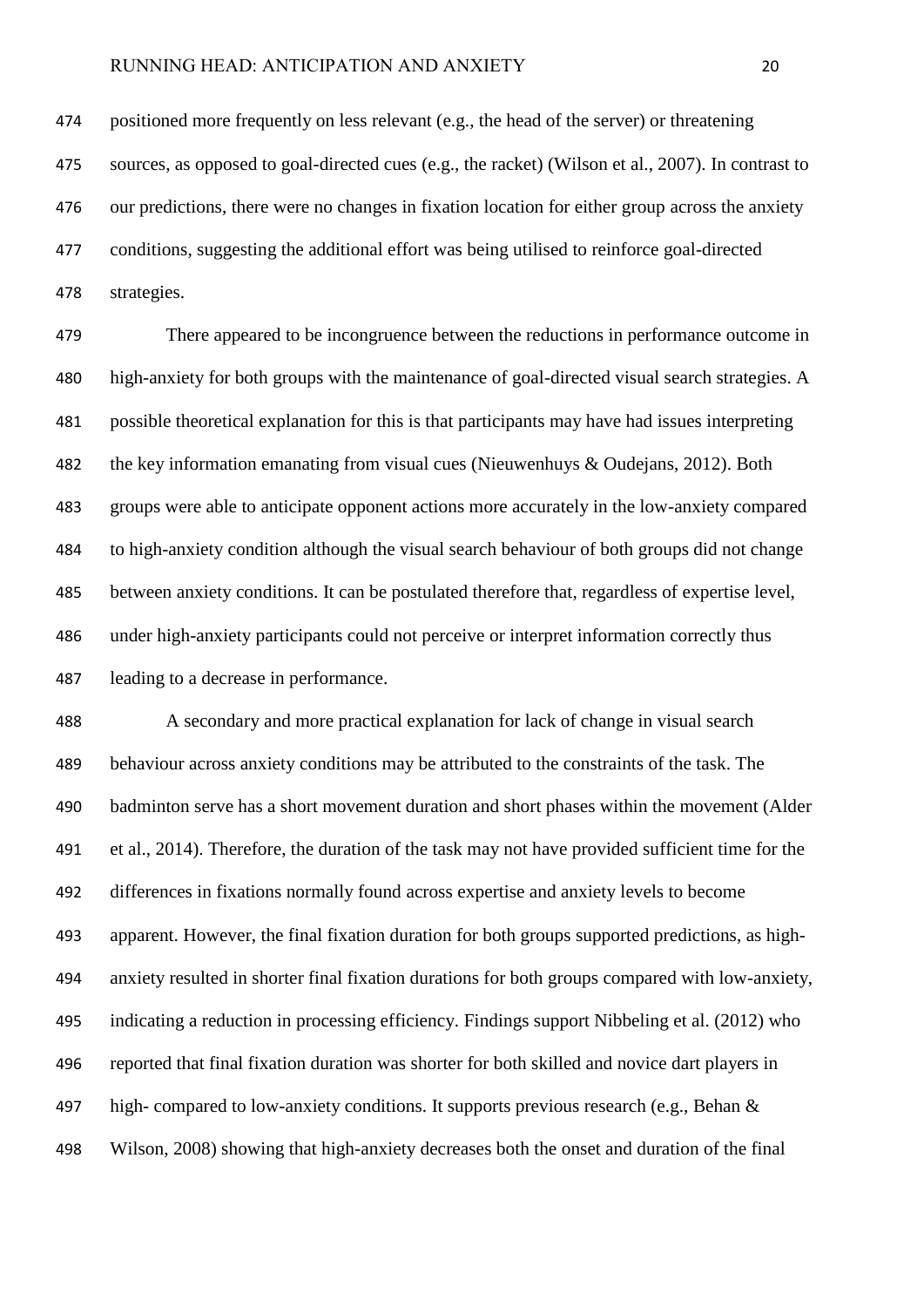fixation prior to the initiation of the response (i.e., Vickers, 1996), potentially leading to a decrease in performance.

 The predicted reduction in processing efficiency was evident in the secondary task performance data. Response times for the novices on the secondary task were slower under high- compared to low-anxiety conditions, implying a significant decrease in processing efficiency. However, the secondary task performance of the skilled players was not different between the high- and low-anxiety conditions. It appears the effect of high-anxiety did not require the full attentional resources of skilled participants, leading to effective allocation of spare resources to successful secondary task performance, albeit at the expense of primary task performance. The skilled group reported higher levels of anxiety compared to the novice group under high-anxiety conditions, perhaps explaining their lack of efficiency in delegating attentional resources to the primary task. In contrast, the novice group appeared to allocate too many attentional resources to negating the anxiety threat, leading to a lack of resources being available for primary and secondary task performance, explaining the reduction in performance for both tasks as evidenced through a decrease in response accuracy (primary task) and response time (secondary task). Findings contradict those reported by Nibbeling et al. (2012) who found that secondary task performance deteriorated under high- compared to low-anxiety conditions for both novice and skilled participants. In their study, the expertise effect as a function of anxiety condition was found for the primary, not secondary task. The differences in anxiety levels experienced or methodological instructions may explain the contradictory findings across studies. A limitation of this study in this regard is that the secondary task was auditory, rather than visual as per Murray and Janelle (2003). It may be that visual secondary tasks lead to greater distractibility from goal-directed cues to less relevant or threatening sensory stimuli. A further limitation of this study relates to the timing of the anxiety measurement. Information relating to anxiety was assessed pre task in both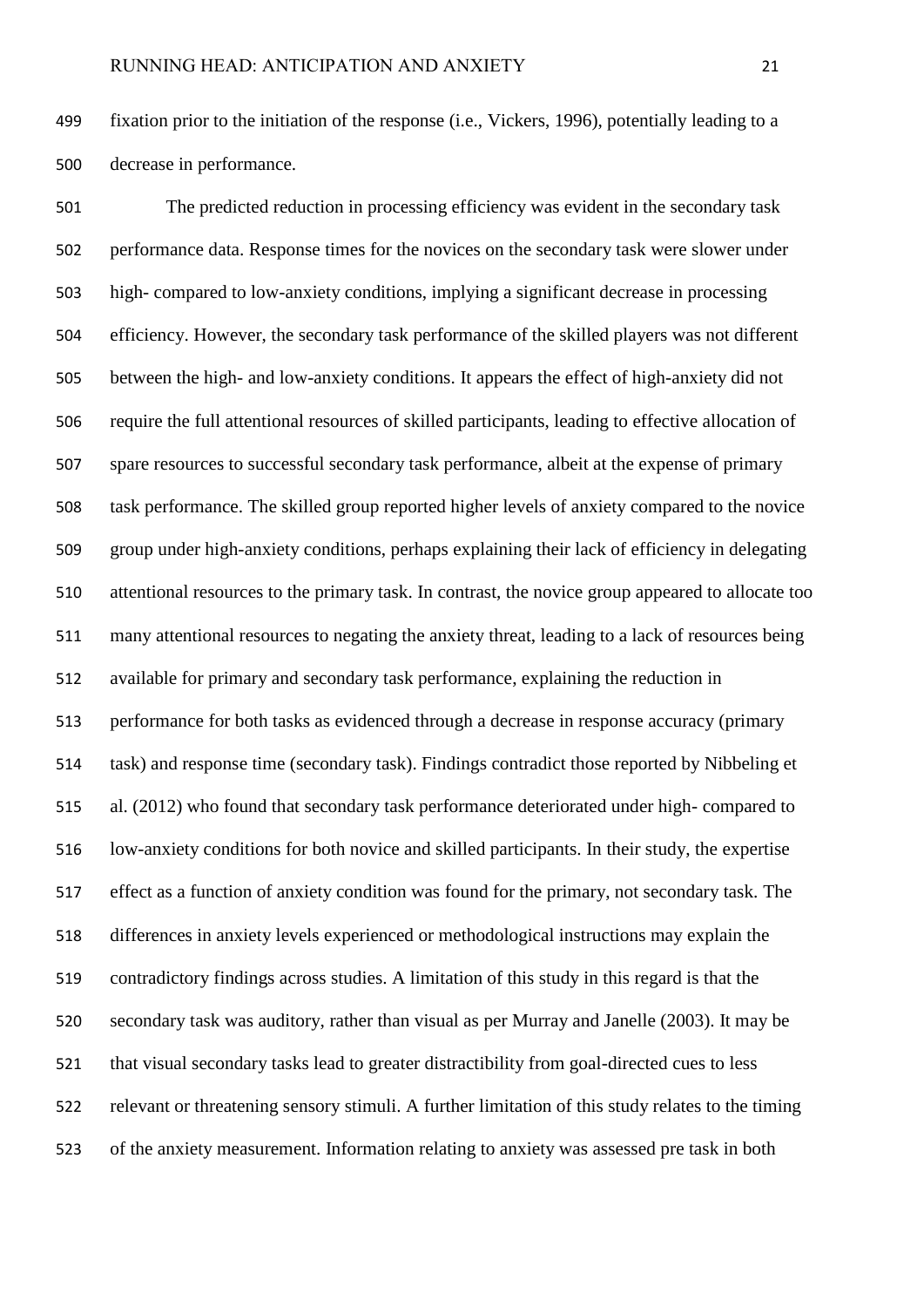conditions; post familiarisation trials in the low-anxiety and post anxiety inducing statement in the high-anxiety condition. Therefore any changes in levels of anxiety during performance were missed. Furthermore, although the method for developing anxiety has been consistently shown elicit high levels of anxiety (see Alder et al., 2016; Wilson et al., 2007), this may not be truly reflective of the high anxiety conditions experienced by performers in actual competition.

 In summary, the anticipation judgements of both groups decreased from high- to low- anxiety conditions, supporting previous research (e.g., Causer et al., 2011). Under high- anxiety conditions, there was a decrease in performance efficiency for both groups, as demonstrated by an increase in mental effort and a decrease in the duration of final fixation. Furthermore, our visual search data support previous work (i.e. Nieuwenhuys & Oudejans, 2012) in that it appears the additional effort reported by both groups was used to maintain a goal-directed strategy, potentially explaining the lack of differences between anxiety conditions. Furthermore, our data suggest that although the visual search strategy was maintained the ability of the participants to correctly interpret the key information emanating from the information rich areas was hampered under high-anxiety. The decrease in secondary task performance for the novice group, but not for the skilled participants, suggests that skilled players required fewer attentional resources to perform the primary task, so that under high-anxiety conditions they were able to allocate attentional resources to both negating the effects of anxiety and maintaining secondary task performance. From an applied perspective, data suggests that regardless of expertise level- anxiety impacts performance and its underpinning mechanisms. Furthermore simply maintaining a consistent visual search behaviour when experiencing anxiety may not be sufficient to maintain performance as the ability of individuals to interpret information emanating from cues may be compromised.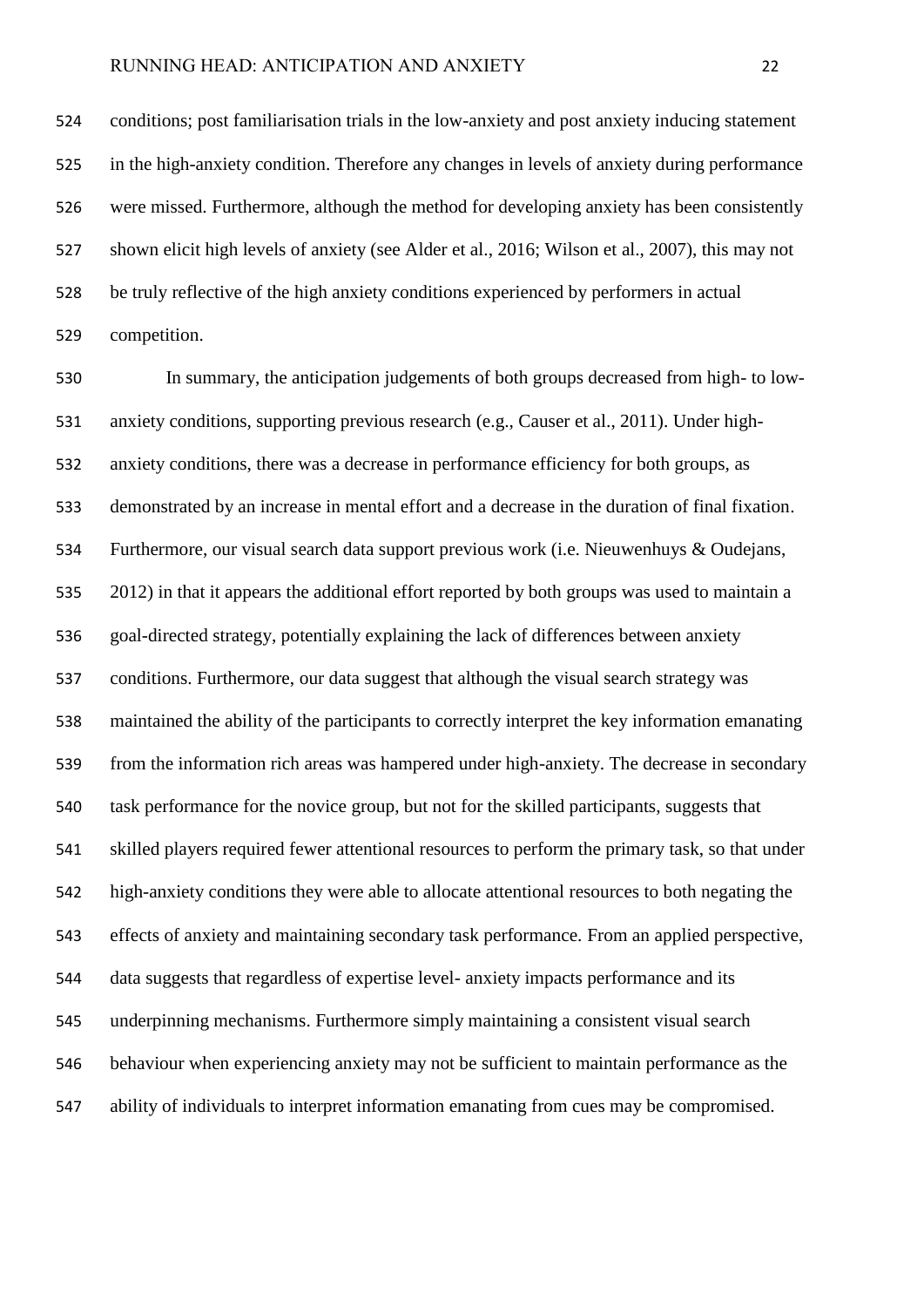#### **References**

- Abernethy, B. (1990). Anticipation in squash: Differences in advance cue utilization between expert and novice players. *Journal of Sport Sciences, 8*, 17-34.
- Alder, D. B., Ford, P. R., Williams, A. M., & Causer, J. (2016). The Effects of High-and
- Low-Anxiety Training on the Anticipation Judgments of Elite Performers. *Journal of Sport and Exercise Psychology, 38*, 93-104.
- Alder, D., Ford, P. R., Causer, J., & Williams, A. M. (2014). The coupling between gaze behavior and opponent kinematics during anticipation of badminton shots. *Human Movement Science*, *37*, 167-179.
- Baddeley, A. D., & Hitch, G. J. (1974). Working memory. *The Psychology of Learning and Motivation, 8,* 47-89.
- Behan, M., & Wilson, M. (2008). State anxiety and visual attention: The role of the quiet eye period in aiming to a far target. *Journal of Sport Sciences, 26*, 207-215
- Causer, J., Holmes, P. S., Smith, N. C., & Williams, A. M. (2011) Anxiety, movement
- kinematics, and visual attention in elite-level performers. *Emotion, 11,* 595- 602.
- Causer, J., Janelle, C. M., Vickers, J. N., & Williams, A. M. (2012). Perceptual expertise:
- What can be trained? In: Hodges, N. J., &Williams, A. M. eds. *Skill acquisition in sport: Research, theory and practice*. London: Routledge. pp 306-324.
- Cocks, A.J., Jackson, R.C., Bishop, D.T. and Williams, A.M. (2016) Anxiety, anticipation, and contextual information: A test of Attentional Control Theory. *Cognition and*
- *Emotion, 30,* 1037-1048.
- Corbetta, M., & Shulman, G. L. (2002). Control of goal-directed and stimulus-driven
- attention in the brain. *Nature Reviews: Neuroscience, 3*, 201-215.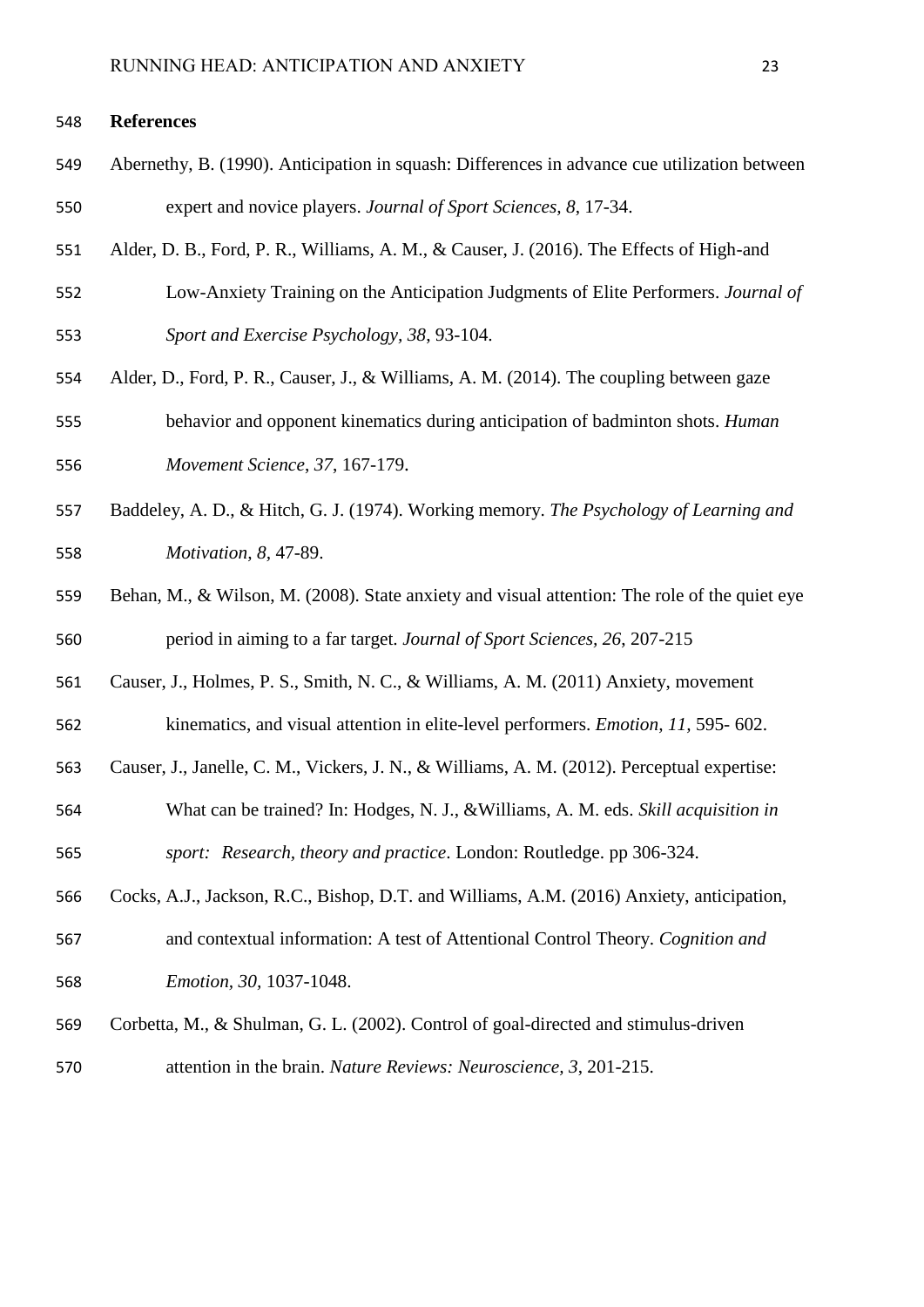- Correll, J., Park, B., Judd, C. M., & Wittenbrink, B. (2002). The police officer's dilemma:
- Using race to disambiguate potentially threatening individuals. *Journal of Personality and Social Psychology*, 83, 1314–1329.
- Derakshan, N., & Eysenck, M. W. (2009). Anxiety, processing efficiency, and cognitive performance new developments from attentional control theory. *European*
- *Psychologist, 14*, 168-176.
- Derakshan, N., Smyth, S., & Eysenck, M. W. (2009). Effects of state anxiety on performance using a task-switching paradigm: an investigation of attentional control theory.
- *Psychological Bulletin Review, 16,* 1112-1117.
- Duncan, M. J., Chan, C. K., Clarke, N. D., Cox, M., & Smith, M. (2016). The effect of
- badminton-specific exercise on badminton short-serve performance in competition and practice climates. *European Journal of Sport Science,* 1-8.
- Ericsson, K. A., & Kintsch, W. (1995). Long-term working memory. *Psychological Review, 102,* 211-245.
- Eysenck, M. W., Derakshan, N., Santos, R., & Calvo, M. G. (2007). Anxiety and cognitive performance: attentional control theory. *Emotion, 7*, 336-353.
- Eysenck, M. W., Payne, S., & Santos, R. (2006). Anxiety and depression: Past, present, and future events. *Cognition & Emotion, 20*, 274-294.
- Huys, R., Smeeton, N. J., Hodges, N. J., Beek, P. J., & Williams, A. M. (2008). On the
- dynamic information underlying visual anticipation skill. *Perception &*
- *Psychophysics, 70*, 1217- 1234.
- Krane, V. (1994). The Mental Readiness Form as a measure of competitive state anxiety. *The Sport Psychologist, 8*, 89–202
- Maracora, S. M., Staiano, W., & Manning, V. (2009). Mental fatigue impairs physical
- performance in humans. *Journal of Applied Physiology, 106,* 857-864.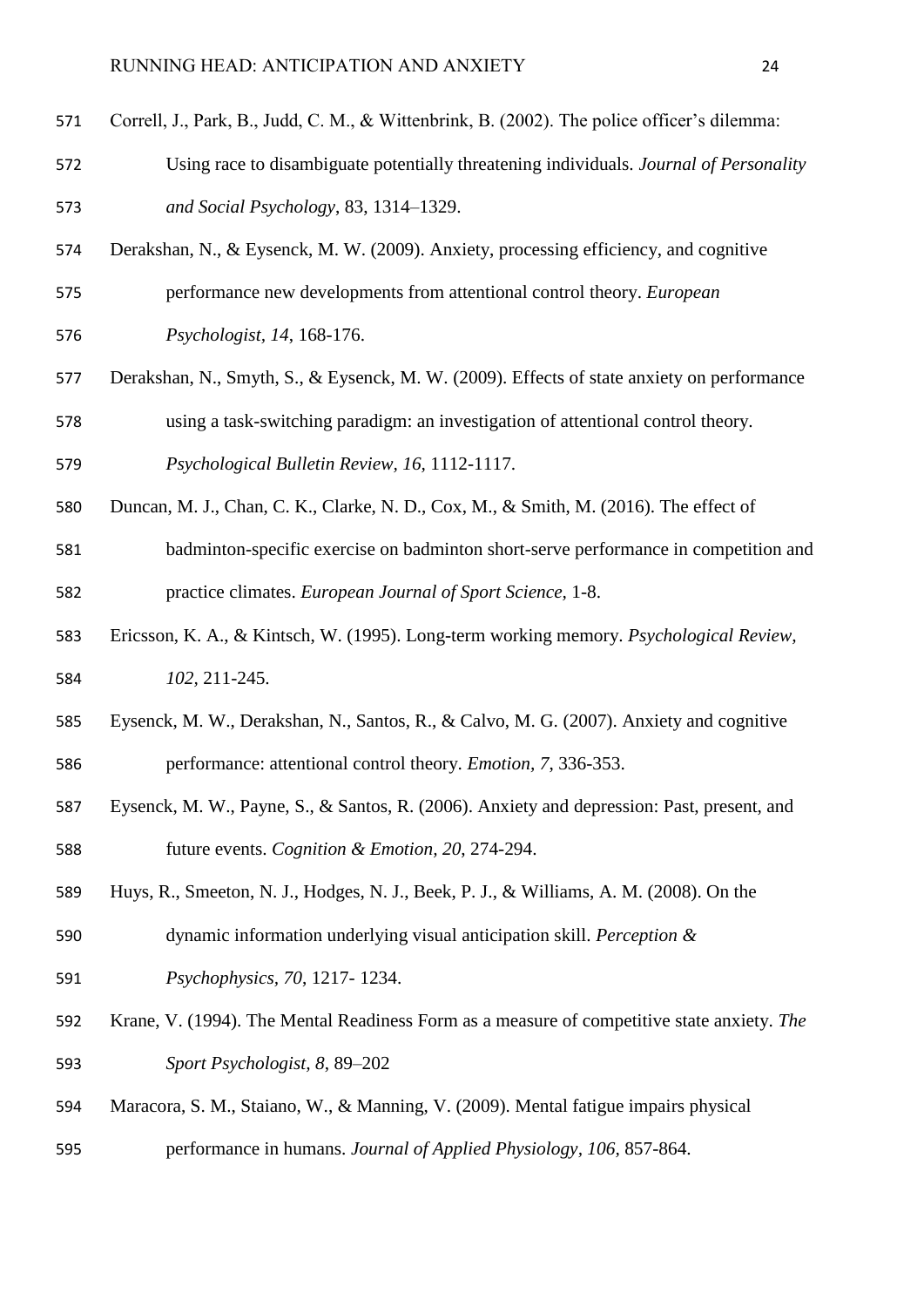- Murray, N. P., & Janelle, C. M. (2003). Anxiety and performance: A visual search
- examination of the Processing Efficiency Theory. *Journal of Sport & Exercise Psychology, 25*, 171-187.
- Nibbeling, N., Oudejans, R. R. D., & Daanen, H. A. M. (2012). Effects of anxiety, a cognitive secondary task, and expertise on gaze behaviour and performance in a far aiming task. *Psychology of Sport and Exercise, 13,* 427-435.
- Nieuwenhuys, A., & Oudejans, R. R. (2010). Effects of anxiety on handgun shooting behaviour of police officers: A pilot study. *Anxiety, Stress, & Coping*, 23, 225-233.
- Nieuwenhuys, A., & Oudejans, R. R. (2012). Anxiety and perceptual-motor performance:
- toward an integrated model of concepts, mechanisms, and processes. *Psychological Research, 76,* 747-759.
- Oudejans, R. R. D., & Pijpers, J. R. (2010). Training with mild anxiety may prevent choking under higher levels of anxiety. *Psychology of Sport and Exercise, 11,* 44-50.
- Page, S. J., Sime, W., & Nordell, K. (1999). The effects of imagery on female college swimmers' perceptions of anxiety. *The Sport Psychologist*, 13, 458-469.
- Poliszczuk, T., & Mosakowsk, M. (2009). Inter-reactions of peripheral perception and ability
- of time-movement anticipation in high class competitive badminton players. *Studies in Physical Culture and Tourism, 16,* 259-265.
- Reilly, T., Drust, B., & Clarke, N. (2008). Muscle fatigue during football match-play. *Sports Medicine*, *38*, 357-367.
- Robbins, S., & Waked, E. (1998). Factors associated with ankle injuries. *Sports Medicine*, *25*, 63-72.
- Runswick., O., Roca, A., Bezodis, N.E., Williams, A.M. and North, J.S. (in press) The effects
- of anxiety and situation-specific context on perceptual-motor skill: A multi-level
- investigation. *Psychological Research.*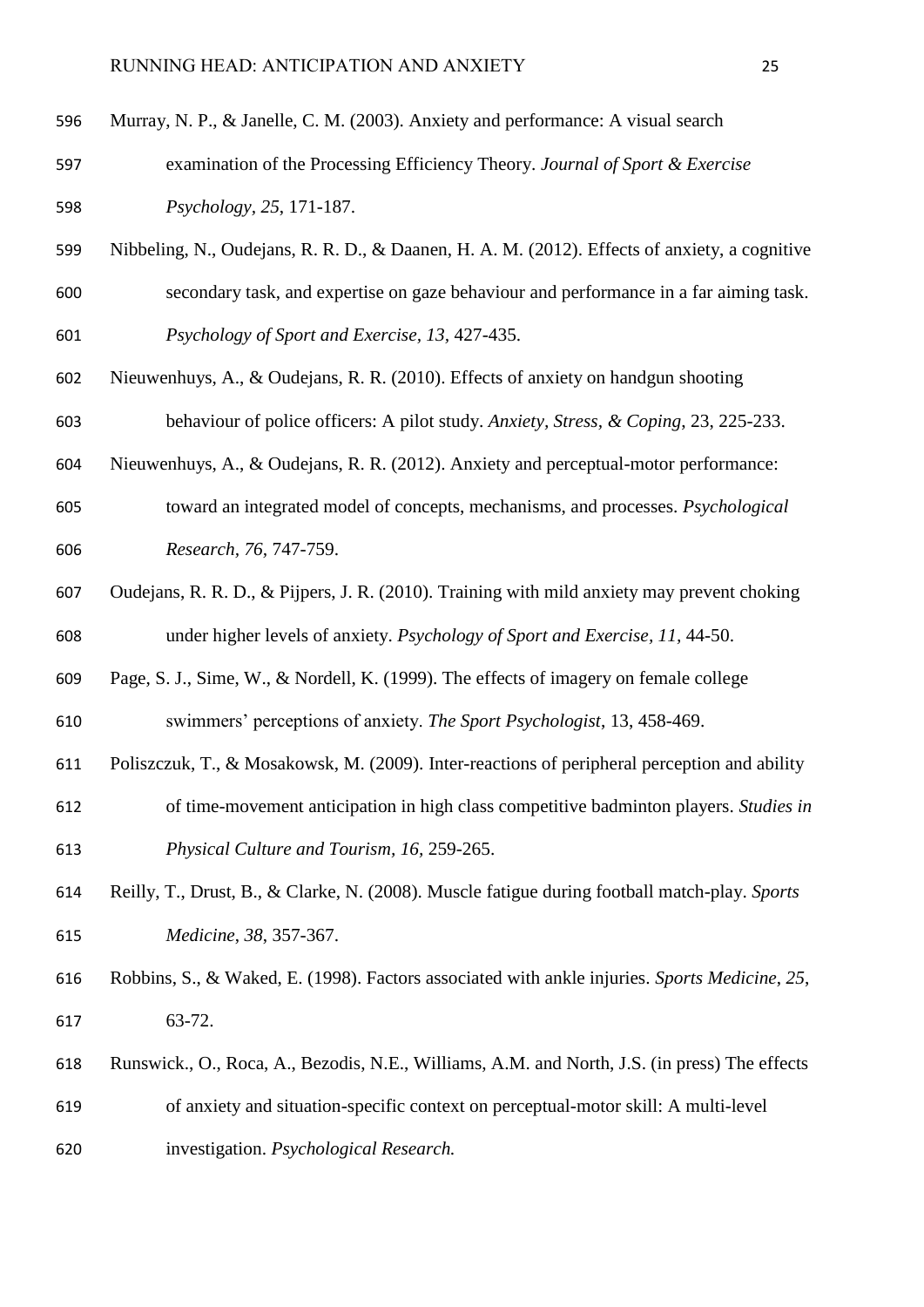- Savelsbergh, G. J., Williams, A. M., Van der Kamp, J., & Ward, P. (2002). Visual search, anticipation and expertise in soccer goalkeepers. *Journal of Sport Sciences, 20,*279- 287.
- Thomas, J. R., Nelson, J. K., & Silverman, S. J. (2005). *Research methods in physical activity (5th ed.).* Champaign, IL: Human Kinetics*.*
- Vater, C., Jackson, R.C., Roca, A. and Williams, A.M. (2016) The effects of anxiety on
- anticipation and visual search in dynamic, time-constrained situations. *Sport, Exercise, and Performance Psychology, 5,* 179-192.
- Vickers, J. N. (1996). Visual control when aiming at a far target. *Journal of Experimental Psychology*, *22*, 342-354.
- Williams, A. M., & Elliott, D. (1999). Anxiety, expertise, and visual search strategy in karate. *Journal of Sport & Exercise Psychology, 21*, 362-375.
- Williams, A. M., Ford, P. R., Eccles, D. W., & Ward, P. (2011). Perceptual-cognitive
- expertise in sport and its acquisition: Implications for applied cognitive psychology. *Applied Cognitive Psychology*, *25*, 432-442.
- Williams, A. M., Vickers, J. N., Rodrigues, S., & Hillis, F. (2002) Anxiety and performance
- in table tennis: a test of Eysenck and Calvo's processing efficiency theory. *Journal of Sport and Exercise Psychology, 24,* 438-455.
- Williams, A. M., Ward, P., Knowles, J. M., & Smeeton N. J. (2002). Anticipation skill in a real-world task: measurement, training, and transfer in tennis. *Journal Experimental*
- *Psychology: Applied, 8*, 259-270.
- Wilson, M., Smith, N. C., & Holmes, P. S. (2007). The role of effort in influencing the effect of anxiety on performance: Testing the conflicting predictions of processing efficiency
- theory and the conscious processing hypothesis. *British Journal of Psychology, 98*,
- 411-428.